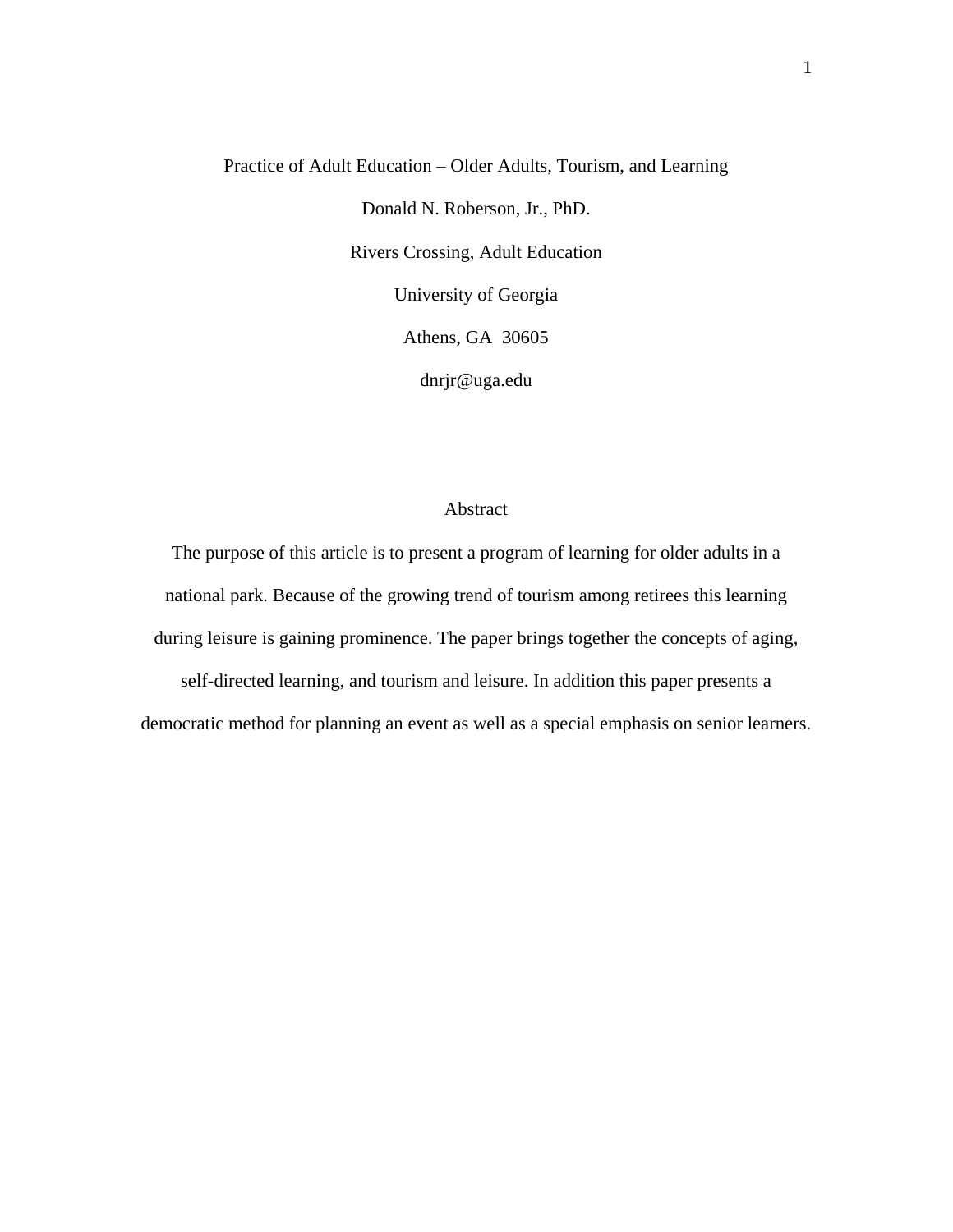Adult Education Practice – Older Adults, Tourism, and Learning

Yellowstone National Park: The Oldest and Best - Land of Change

 After several explorers wandered into a pristine and unique area in the Rocky Mountains, they suggested that the government attempt to preserve this land. Yellowstone National Park (YNP) was created in 1872, a large area set aside for the enjoyment of the people. An original American idea, this concept of a national park was somewhat slow to gain acceptance, yet eventually spread across the country and the globe. Yellowstone is famous for its thermal features and concentration of wildlife. This oldest, yet best National Park contains 10,000 thermal features, 40,000 elk, also a substantial presence of coyote, bison, moose, bear, and recently re-introduced wolf, as well as a variety of lakes, rivers, and waterfalls (Haines, 1977). This wilderness is also a land in constant change and adaptation, similarly we can make parallels to aging – that old is good, and to survive we have to change (Rubenstein, 1987).

The purpose of this one-week seminar is to promote an atmosphere of learning among older adults. Programs for adults of retirement age are increasing across the globe (University Continuing Education Associates, 1998), this is an attempt to address these programs from the perspective of adult education. This institute offers more than relaxation in YNP; this is an experience to improve the lives of the participants and society (Houle, 1961). Similar to Houle's (1984) inclusion of Florence as center of learning in Europe, Yellowstone has the potential to emulate this atmosphere with its museums, libraries, visitor centers, and naturalist programs. Learning potentially occurs in the context of a wilderness, where modernization is held at bay; one can relax and focus on personal issues (Delle Fave & Massimini, 1988; Leopold, 1970; Mannell, 1993;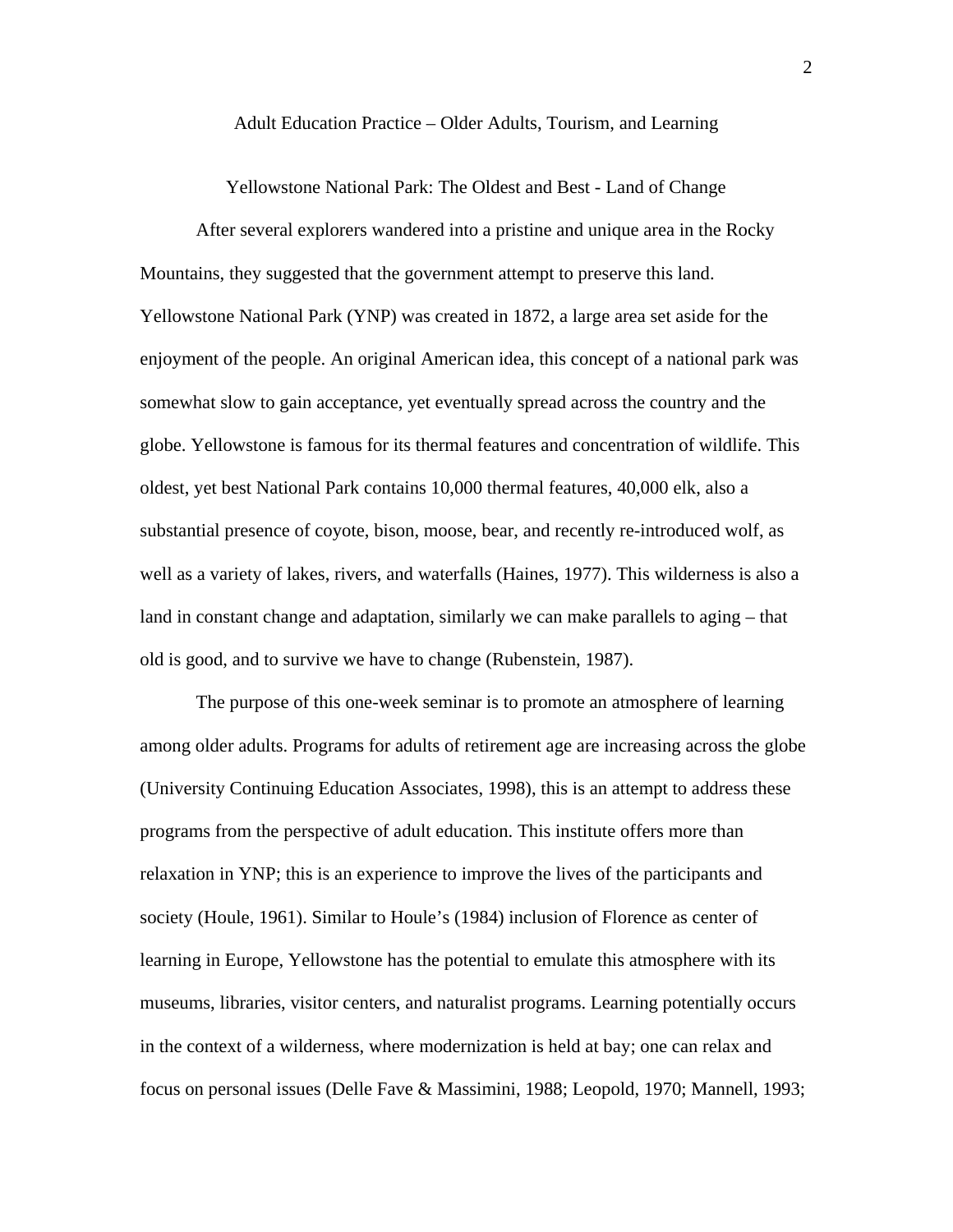Tinsley & Tinsley, 2000). Perhaps this institute can model education proposed by Danish educator and religious leader, N. F. S. Grundtvig. Similarly, this American folk school will utilize self-directed learning, experiential learning, and social discourse (Manniche, 1952, 1969).

#### *Program*

 Research indicates that SDL can increase one's life satisfaction (Brockett, 1987; Sears, 1989). This mixture of wilderness, leisure, and education has the potential for a rewarding program (Leopold, 1970), in the words of Goodale and Godbey (1988), "Leisure is the gradual process of gaining freedom and finding meaning through selfunderstanding and improvement. It is the processes of moving from being, essentially, directed by others, to becoming self-directed." (p. 254).

## *Program Planning.*

 There are a variety of components that comprise the dynamics of a program, especially that of planning. In order to provide an effective seminar the practitioner will incorporate the planning perspective that is based on an atmosphere of flexibility, interaction, and growth (Cervero & Wilson, 1994; Forester, 1989). The following have been invited to the planning table for input. Former participants (through mailed evaluation), future participants (through their suggestions by mail), the facilitators (through e-mail and a conference call), the person in charge, a ranger from the National Park Service, the chairman of the Yellowstone Institute, a school student that has participated in the past, and one of the support staff at the Institute will be invited to make suggestions.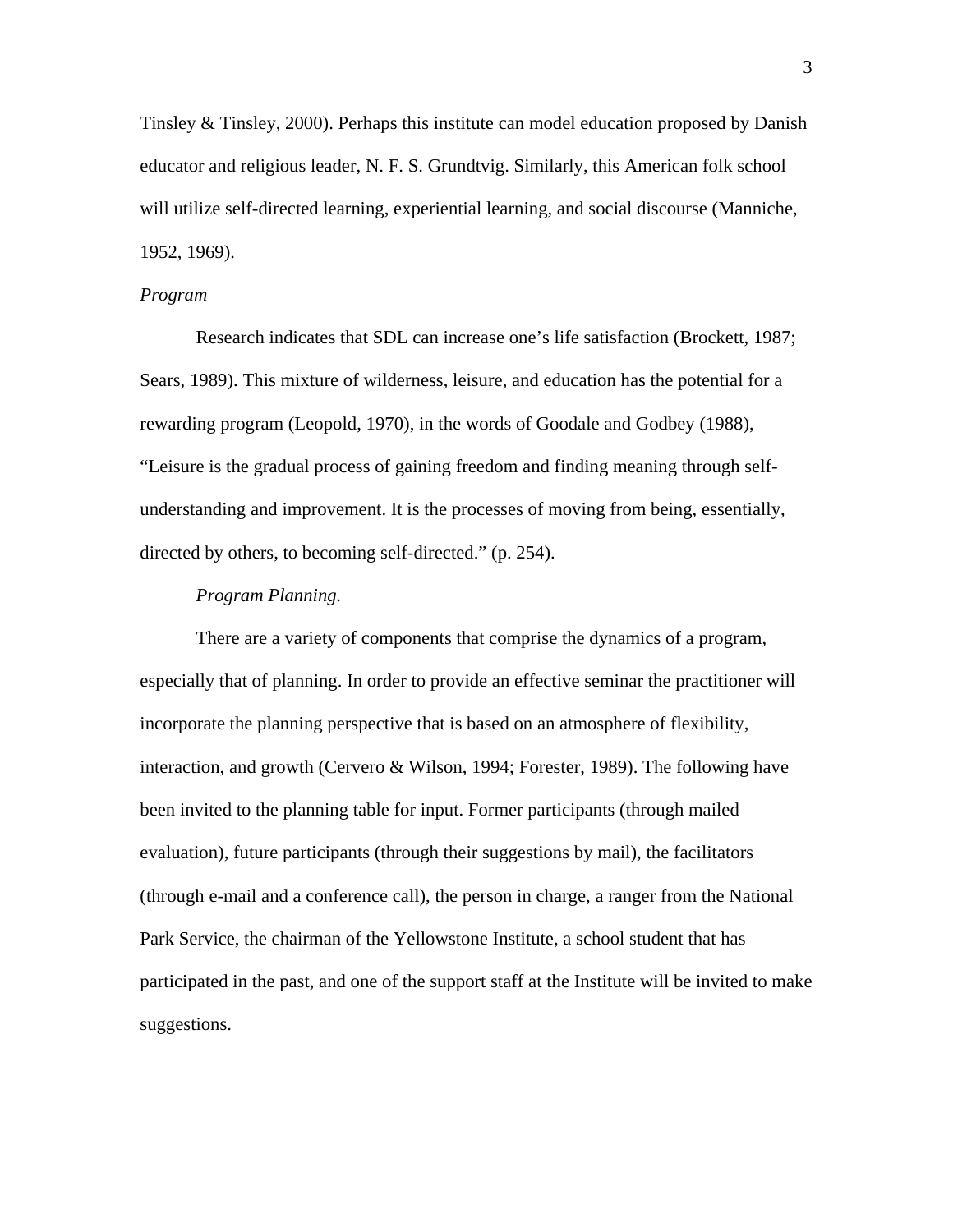The participants will be included in the beginning stages of the institute through two letters of correspondence. The following letter will be sent to each participant two months before the week in Yellowstone.

Dear People: We are excited about your decision to return to Yellowstone National Park and to enroll at the Yellowstone Institute. The week is titled "Yellowstone: The Oldest and Best, A place of change." We admit that we don't know all there is to know about Yellowstone, and need your help! Based on previous experience and other resources (such as the local library) would you write a two-page summary of what you have learned about Yellowstone? Would you also include some project, or interest you may have in the daily operation of the ecosystem of the park? We will ask you to send this to us with the next letter. For assistance you can reach us by email: lamarrun@rivervalley.com or you can call 1-INSTITUTE.

The staff of Yellowstone Institute

One month before participants arrive, we will ask for their input into the week, we recognize they have skill and experience that are important to include in this planning (Knowles, 1970, 1985).

Name:

What do you hope to get out of this week?

Can you make some suggestions for the week?

What did you learn from your review of Yellowstone and written summary? Do you have any special needs to be taken into consideration? (Diet, transportation, access, etc.)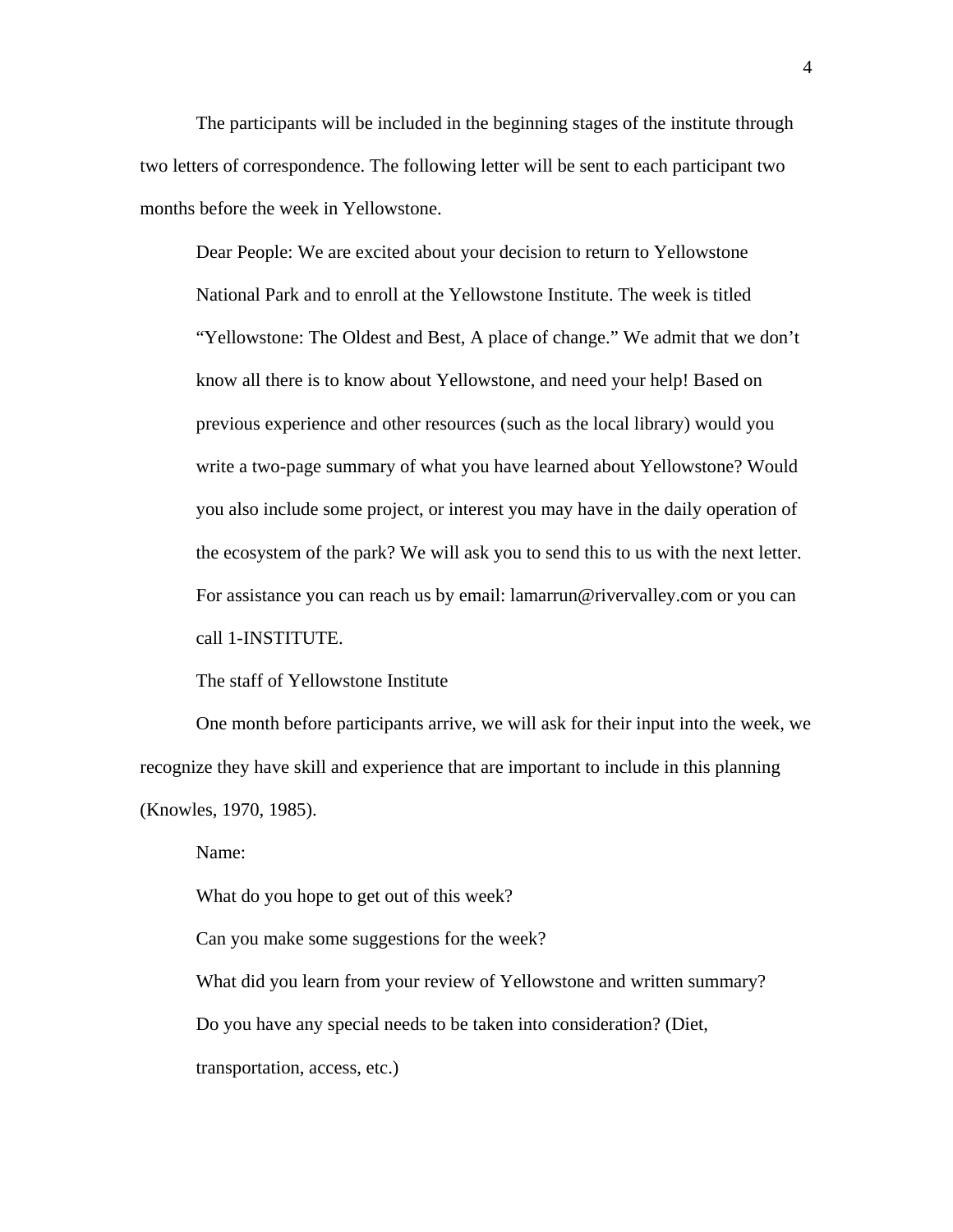Please enclose your two-page summary of what is important to you about Yellowstone. Each participant that so desires, will be involved in a volunteer position in the Yellowstone Ecosystem, would you indicate a possible suggestion reflecting your interest in the Park. For example, several current needs are: helping to count the newborn buffalo and elk, helping with a traffic solution in Old Faithful area, timing of thermal features in Norris Basin, trail repair near Electric Peak.

The Staff of Yellowstone Institute

*Curricula.* 

Workshop: Yellowstone: The Oldest, The Best – Land of Change

Facilitators: Donny Roberson (leader); Small Group Leaders: Brad Courtenay, Sharan Merriam, Bernie Moore, John Schell, and Tom Valentine. (The 30 guests will be divided among the facilitators for small groups over lunch and dinner).

#### **Monday**:

10 – 12- Orientation and review of week with facilitators.

12 pm – Arrive, introductions, lunch.

1pm - Settle in rooms and fill out learning contracts with small group.

2 – 4pm – Orientation around the park, at each major spot we will cover the schedule and answer questions with stops in Mammoth Hot Spring, Old Faithful, Lake, and Canyon. During orientation participants will find out service area, facilitators and small group, as well as the school group for mentoring.

 4 – 6 pm - Seminars on aging at Mammoth Hot Springs. Gerontology faculty from Montana State University will lead discussions. The topics will be the following: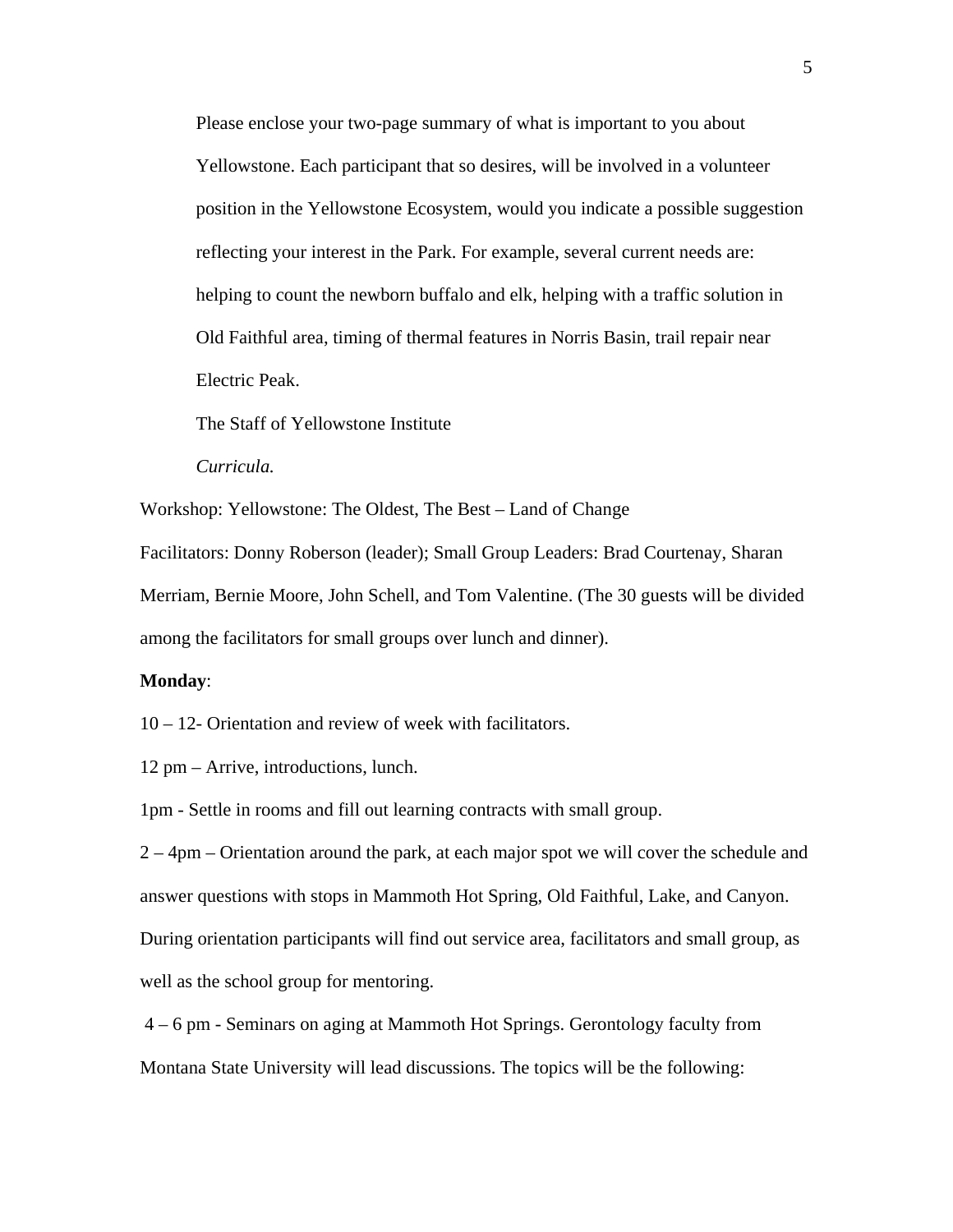1).Using the Internet – The Way to Your Grandkids Heart and Mind, 2). Packing for the Last Trip – New Ideas on Death and Dying, 3). Don't Travel Alone - Living with Loneliness and Depression, 4). Simple Ways to Renew Your Body - Nutrition and its Benefits, 5). Blood, Sweat, and Tears - Exercise and Stretching, and 6). Backyard Vacations - How to Enrich Leisure Time. These topics are based on needs and current interest in older adults as listed in "Age Wave Report" (Dychtwald, 1999). Each discussion will last 45 minutes and then repeated.

6 – 8 pm - Dinner with small group.

8 – 9:30 pm - Campfire and stories.

11pm – 6 am - Lights out/quiet.

## **Tuesday and Thursday schedule**:

7 am - Morning walk followed by stretching.

8 – 9 am - Breakfast alone with journal.

9 am – 12pm - Service to YNP followed by personal learning project in the park.

12 – 1pm - Lunch with group and nutrition expert.

2 – 4 pm - Personal learning contract on aging.

 $4 - 6$  pm - Walk with a child.

6 – 8 pm – Dinner followed by campfire and personal stories. (Evaluate the schedule, what do you like, what would you change?).

**Wednesday**: Day of Leisure. Aging seminars from Monday will be repeated at 6 – 8 pm, followed by local specialty - Montana Huckleberry Dessert. For anyone interested, special walking tour of the Stars of Yellowstone will by conducted from  $9 - 10$  pm, dress warm.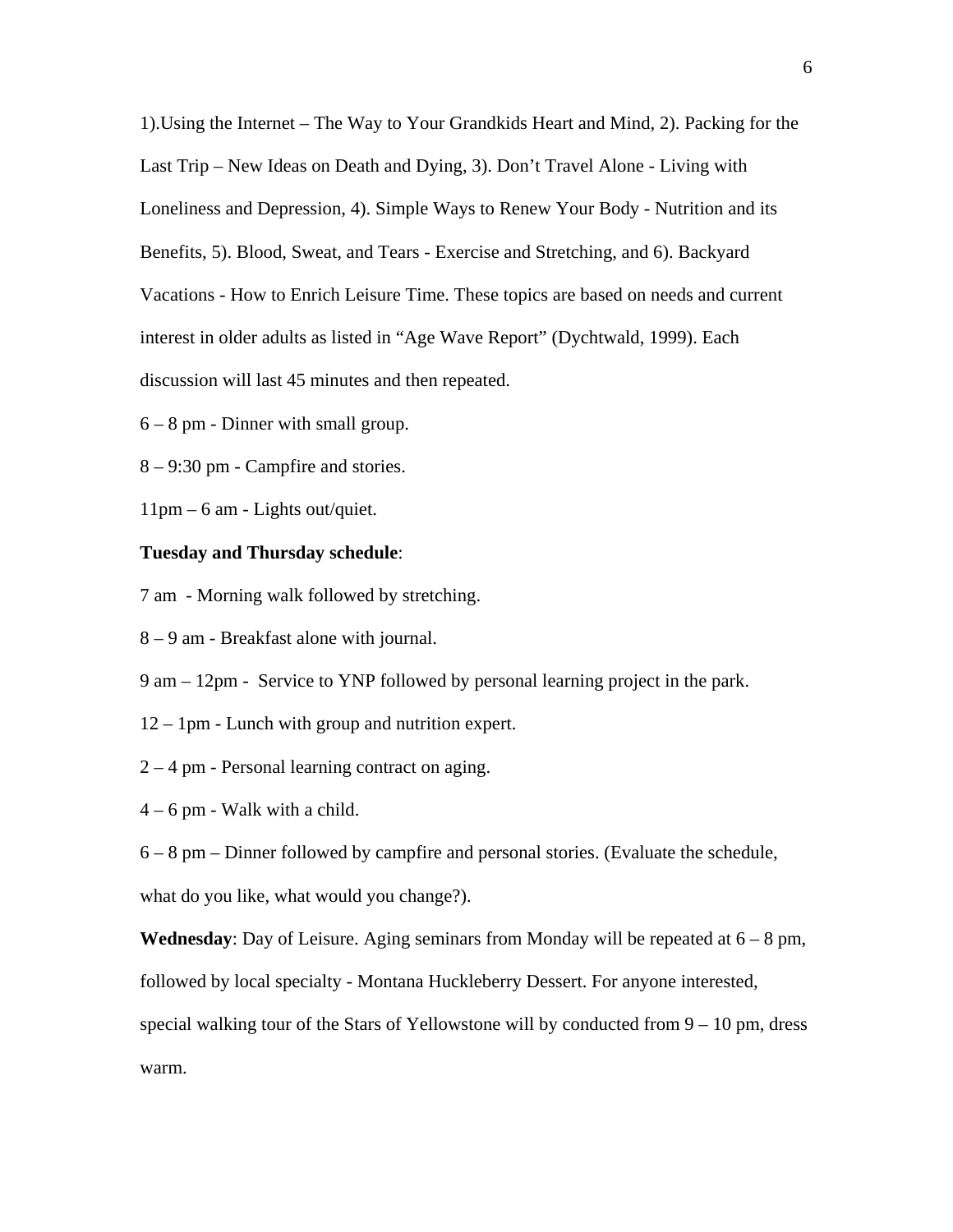**Thursday**: same as Tuesday, except dinner will be an "awards banquet", with each participant sharing what they have learned this week. This will be open to visitors in the area.

## **Friday**:

7 am - Morning walk with stretching.

8 – 9 am - Breakfast alone with journal.

10 – 11am - Closure for the week. Each person will share two positive and two negative experiences about the week.

12 pm - Bus departs for airport in Bozeman, Montana. Sack lunch will be on the bus.

# *Learning Contract.*

 Learner: Course: Instructor: What are you going to learn? How are you going to learn it? Target date for completion. How are you going to know that you learned it? How will others know that you have learned it? Self-Directed Learning Web Cite retrieved October, 2001 http://home.twcny.rr.com/Hiemstra/contractl.html

## *Journal.*

 First Day: Write a brief history of your life, please turn in if you would like. You can create this however you wish; we recommend three topics, 1). Write out each year, 2). Where you lived and what you did, and 3). What was significant for you?

Second day: Referring to previous day, write out 1). Highpoints of your life, 2). Low points of your life, and 3). Plans for the next 10 years.

Third day: 1).How do I feel about death? 2). How do I think I will die? 3). Is there anything positive I can do about this? 4). Write out a remembrance/funeral service. How do I want to be remembered, and 5). Is there something I need to change about my life?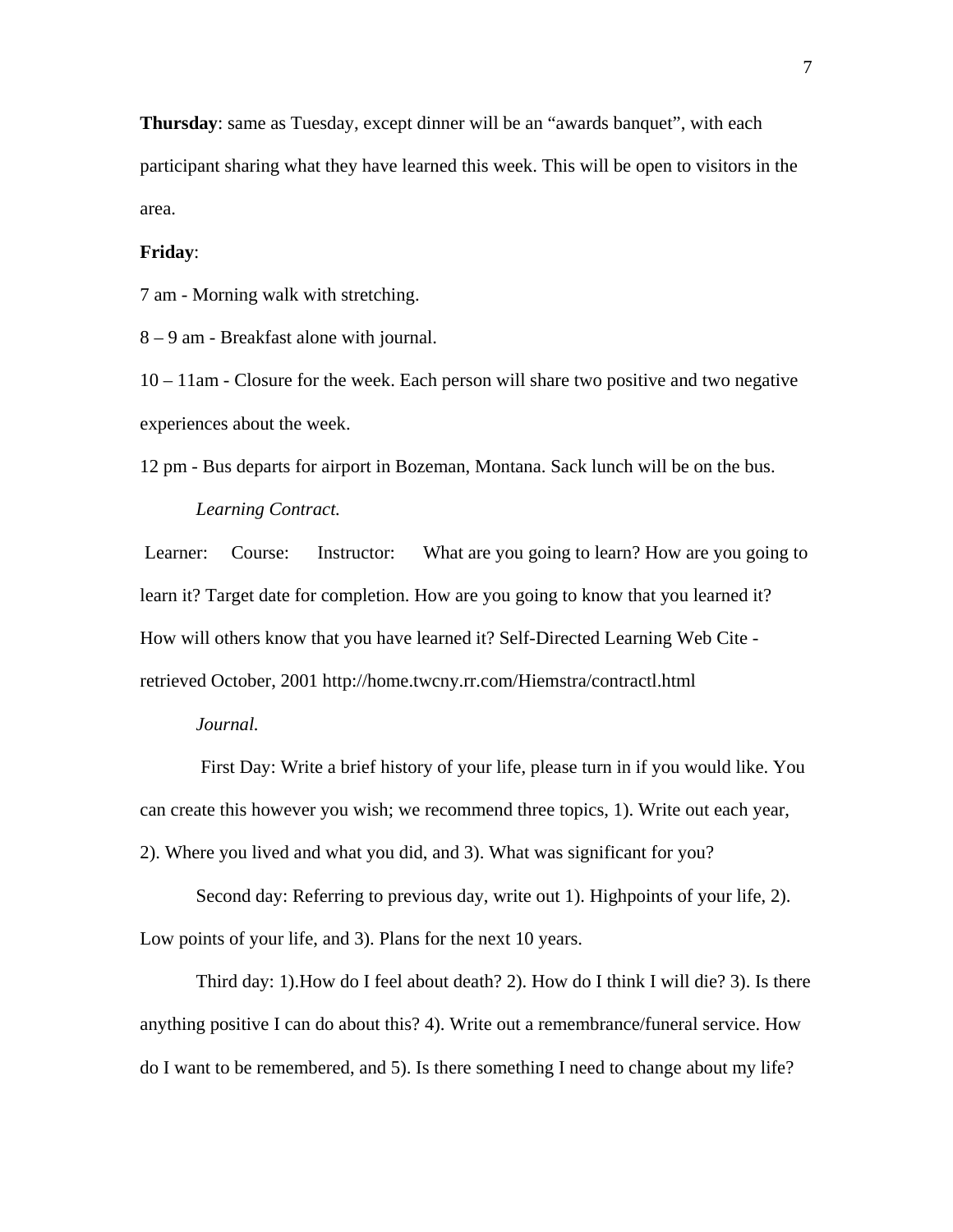Fourth Day: Write out what you have learned this week, can you envision any changes you will make as a result of this week?

#### *Checklist for Facilitators.*

1).Does each participant have a learning contract with YNP? 2). Does each participant have a personal learning contract on aging? 3). Have I met with each participant to get to know them? 4). Do I reflect the insight and principles of SDL and andragogy? 5). Does each participant understand the schedule? 6). Am I enjoying the week, what am I learning, how am I growing?

## *Evaluation.*

During the week, an official written evaluation will occur Tuesday night, in order to gain specific input about the week and to make any necessary changes.

Within one week of the institute, the following evaluation will be mailed to each participant. What did you learn during your time in YNP? How are you different because of this time? How would you change the schedule? What have you done in your community as a result of this?

Second evaluation is six months later and will be mailed to each participant. What stands out to you from the week in YNP? Do you think you are different because of this week? If you were returning, as an alumni, what changes would you suggest?

#### *Self-Directed Learning Theory and Application*

The preceding curricula are based on the concept and theory of self-directed learning (SDL). SDL is an evolving term used when an individual has taken control of their learning. This may involve the following: 1). Learning as a way of life, not just in the classroom (Lindeman, 1961), 2). Utilizing the internal motivation of each learner,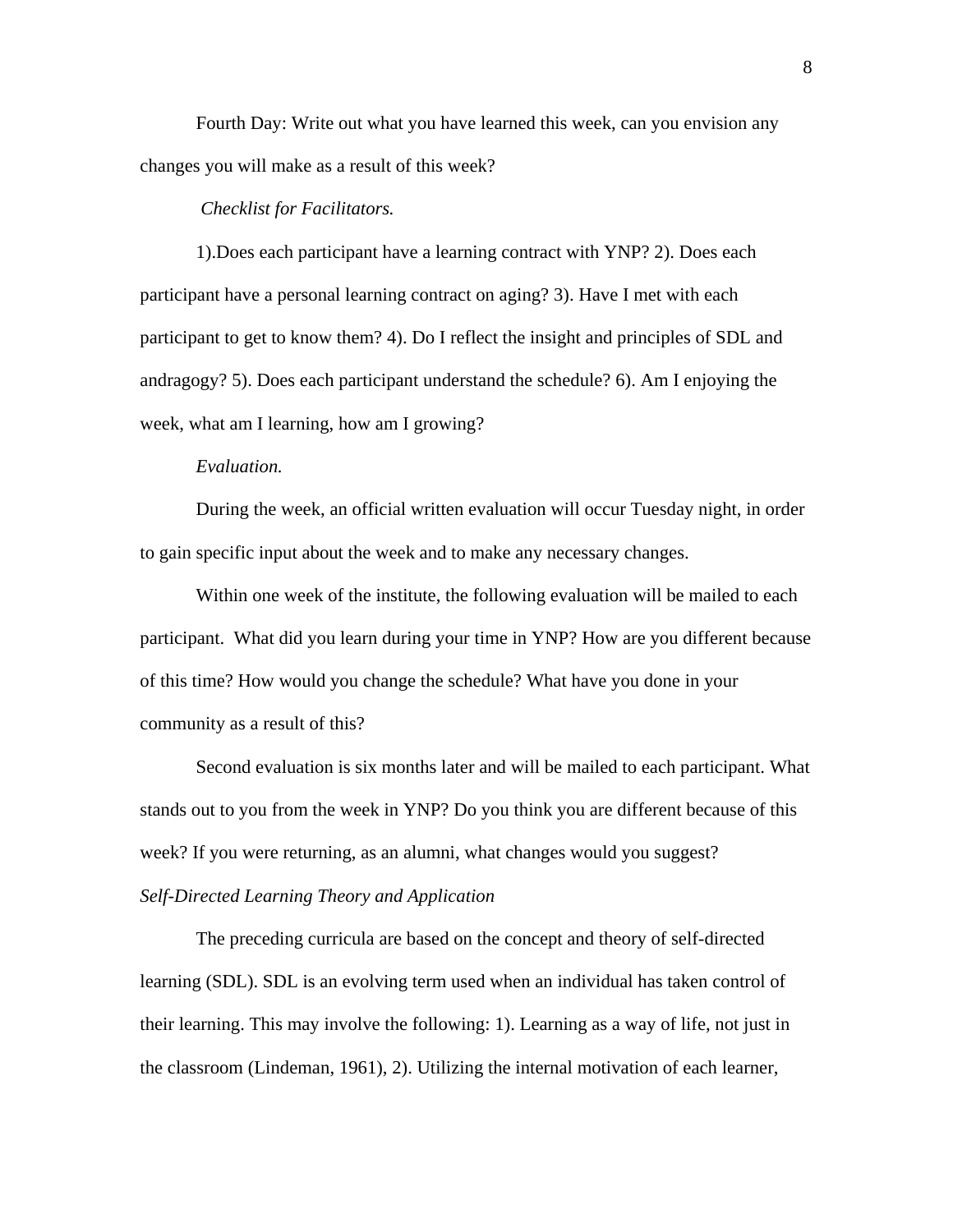such as goal, activity, or learning oriented (Houle, 1961), 3). Highly deliberate efforts to learn (Tough, 1971), 4). A strong sense of self (Knowles, 1985), 5). Promotion of critical reflection, (Brookfield, 1985), and 6). The potential to influence one's world (Candy, 1991). SDL is intentional learning with the individual in control; this may include nonintended learning such as travel, situations in daily life, and even accidents. Retrieved from website, October, 2001, http://www.uni-bamberg.de/ppp/andragogik/andragogy/

Knowles' (1970, 1985, 1998) pivotal work on adult education, called andragogy, is also labeled the art and science of helping adults learn. Knowles basis this perspective for adults on the concept of SDL. The institution and especially the facilitators will model the five perspectives of andragogy. First, the learner is self-directed. This is evident by the personal choice of the adults to attend the seminar, as well as the learning contracts. Second, there is a realization that the participant has arrived as an expert in many areas. We will utilize their experience in group discussion, encouraging participants to share their advice and opinion, and by their input into the program. Third, adults are ready to learn, this is often based on some change in their life (Lamdin, 1997). Because this program is geared around older adults who want to explore topics of late life adjustment, it will be assumed they are ready to learn in this area. Fourth, these adults are not participating for extra knowledge; this week is centered in their life experience. They are older and want to learn about late life adjustment. Fifth, we can assume these adults are motivated to learn. This also gives participants the freedom to choose their own schedule, if they choose a completely different activity we will encourage their freedom of choice and attend to the issues they are motivated to learn (Rogers, 1969, 1994).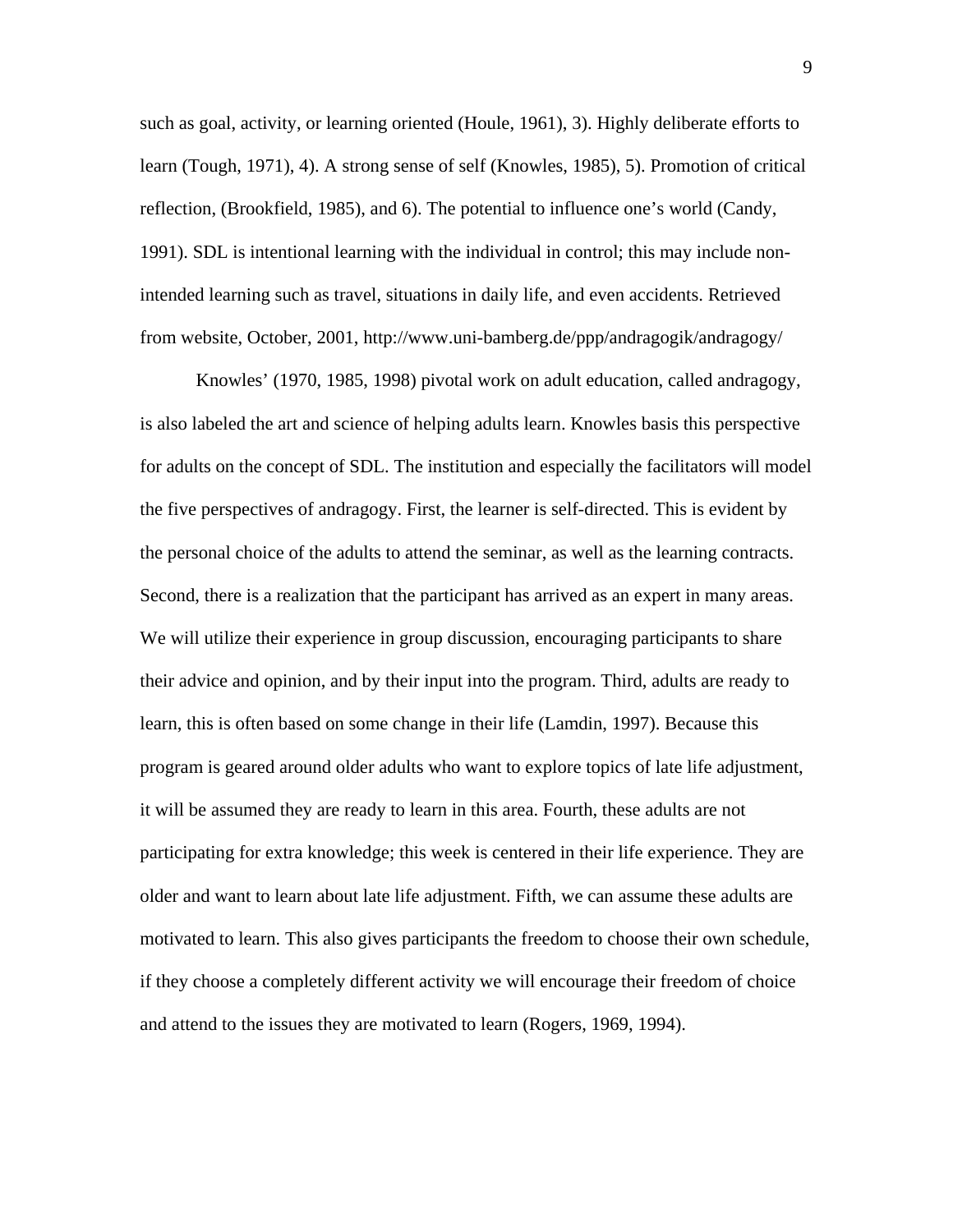Knowles (1970, 1985) expresses the importance of several elements in any program that is engendering adult education, especially that of SDL. The timeless flexibility of Knowles' ideas is evident in the newer trends such as geragogy (John, 1988), students of the third age (Fischer, Blazey, & Lipman, 1992), self-university (Hayes, 1989), and gerotranscendence (Erikson, 1997).

These seven components of andragogy are setting the right climate, involving learners in mutual planning, having learners diagnose their own needs (felt and ascribed), formulating learning objectives, and in evaluating the program. These elements can be divided into two areas: the environment of the program and the personal learning contract (Knowles, 1970, 1985). The environment is comprised of the physical aspects of the institute as well as psychological environment. Chairs, beds, food, lighting, sound, decor, temperature, etc. should all be considered as integral in setting the physical climate. Perhaps, more important is the psychological environment. An atmosphere of mutual respect, collaborative effort, trust, supportiveness, openness and authenticity, and a climate of pleasure will be encouraged. The personal learning contract contains two areas, one in service to YNP, and the other for personal learning about a topic on aging. This will be an opportunity for SDL concerning an area of personal interest.

#### *Rationale - Adult Development*

 The rationale for this curricula, in addition to the concepts of SDL, is also based on the theories of adult development especially concepts of late life adjustment (Feldman, 2000). According to adult development theory, older adults have specific needs. These are the following, 1). To come to terms with the physical changes in one's body, and the reality of eventual death (Erikson, 1950; Fisher, 1993; Havighurst, 1972; Peck, 1956), 2).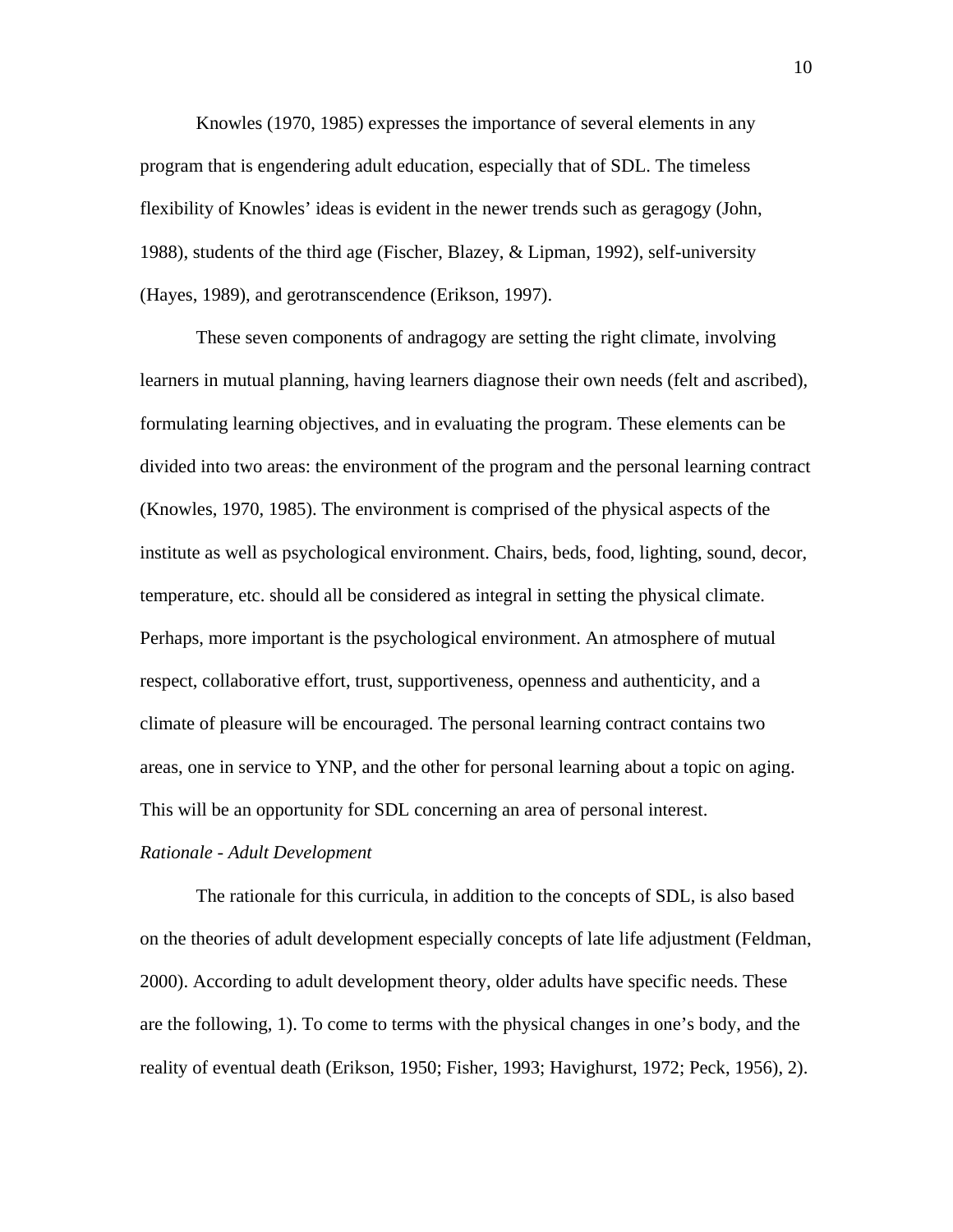To leave something behind for the next generation, or generativity (Erikson, 1950, 1986), 3). To sense a general well being about one's life, or ego integrity (Erikson, 1950, 1986), and 4). To learn how to adapt to the variety of changes in aging (Baltes & Baltes, 1990; Iso-Ahola, Jackson, & Dunn, 1994; Kleiber, 1999; McGuire, 1985).

 The philosophy of this program is an integrative perspective, believing that there are many issues that come together to result in a positive learning experience (Baltes  $\&$ Baltes, 1990). An integrative perspective will incorporate all aspects of one's life – physical, emotional, social, mental, and spiritual. For example, developing one's physical health is important topic for older adults, especially that of physical exercise and nutrition (Elaine Cress, personal communication, March 30, 1999; Gary & Vellas, 1996; Guigoz, Vellas, & Garry, 1996). We will pool their wisdom, and bring in a nutrition expert during two of the lunches. Every morning after a brisk walk in the Lamar Valley, there will be stretching for twenty minutes, an exercise physiologist will lead this time. The first morning led by an instructor, then participants will organize the walks.

 A bookstore in the learning center will be stocked with a variety of resources on aging, especially dealing with important topics of late life development. These books will cover some of the difficult topics of aging and coincide with the lectures. Ageism is not only an external issue, this subtle form of discrimination can be internal by the denial of our own age and death. This literature will be an attempt to help participants negotiate some of the uncomfortable and negative aspects of aging, such as death, elder abuse, finances, loneliness, and depression. It is hoped that the use of these resources will encourage an atmosphere of praxis, an interaction of reflection and action, not just in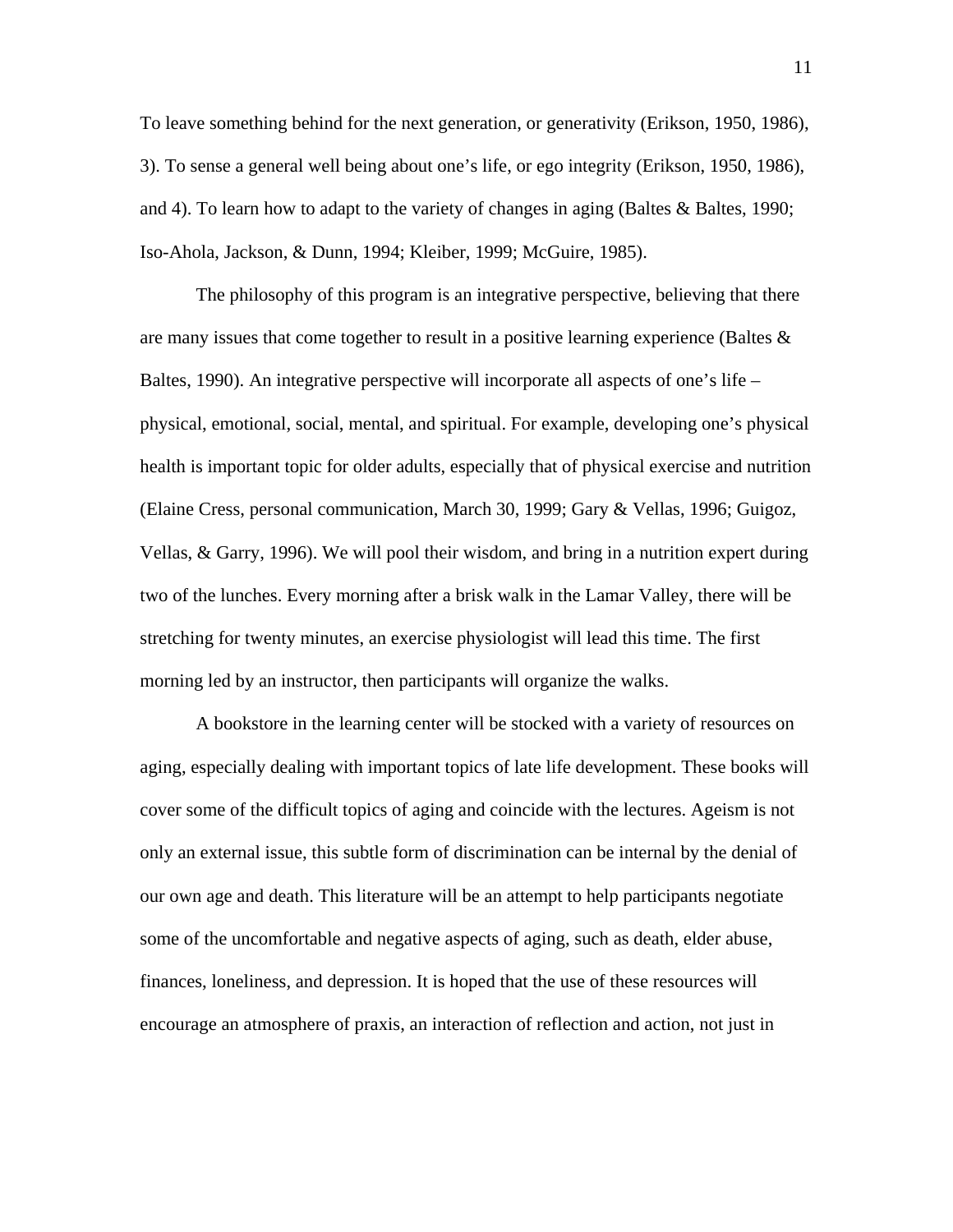journaling, but in one's personal learning project, as well as the interaction with other participants (Brookfield, 1985; Grabinski, 1998; Mezirow, 1991).

 Generativity (Erikson, 1950) will be encouraged by having the participants to leave a legacy in Yellowstone. Each person or couple can adopt a specified service area from the National Park Service. This activity will be determined before, as a result of reading, previous experience in the park, and their learning report and will be temporarily set up with the NPS. In addition, generativity (Kleiber & Ray, 1993) will be further augmented by participation with schoolchildren from the local school in Gardner, Montana. These schoolchildren, whose parents have approved this activity, will be mentored by the participants and accompany them on two afternoon hikes.

Ego integrity (Erikson, 1950) will be encouraged by time alone and journaling. Each participant will be asked to write his or her life history in broad categories, these will be collected and a consensual adult development theory will be discussed. This will be a personal time of reflection on the various aspects of one's life. Nightly campfires and "coffee in the rocking chairs" will be a special time for oral history. Each night the participants will be encouraged to tell one story from their life, with the stipulation that the story is true, it involves them, and will last five minutes. The other participants will listen and have two minutes for questions. Kleiber (1999) discusses the power of reminiscing and of retelling life history as powerful agency for building one's self esteem.

Mental stimulation will occur by specific learning about a topic they have identified; participants will decide their own learning project in two areas. One area will involve the concept of aging, the other will tie into their service project with the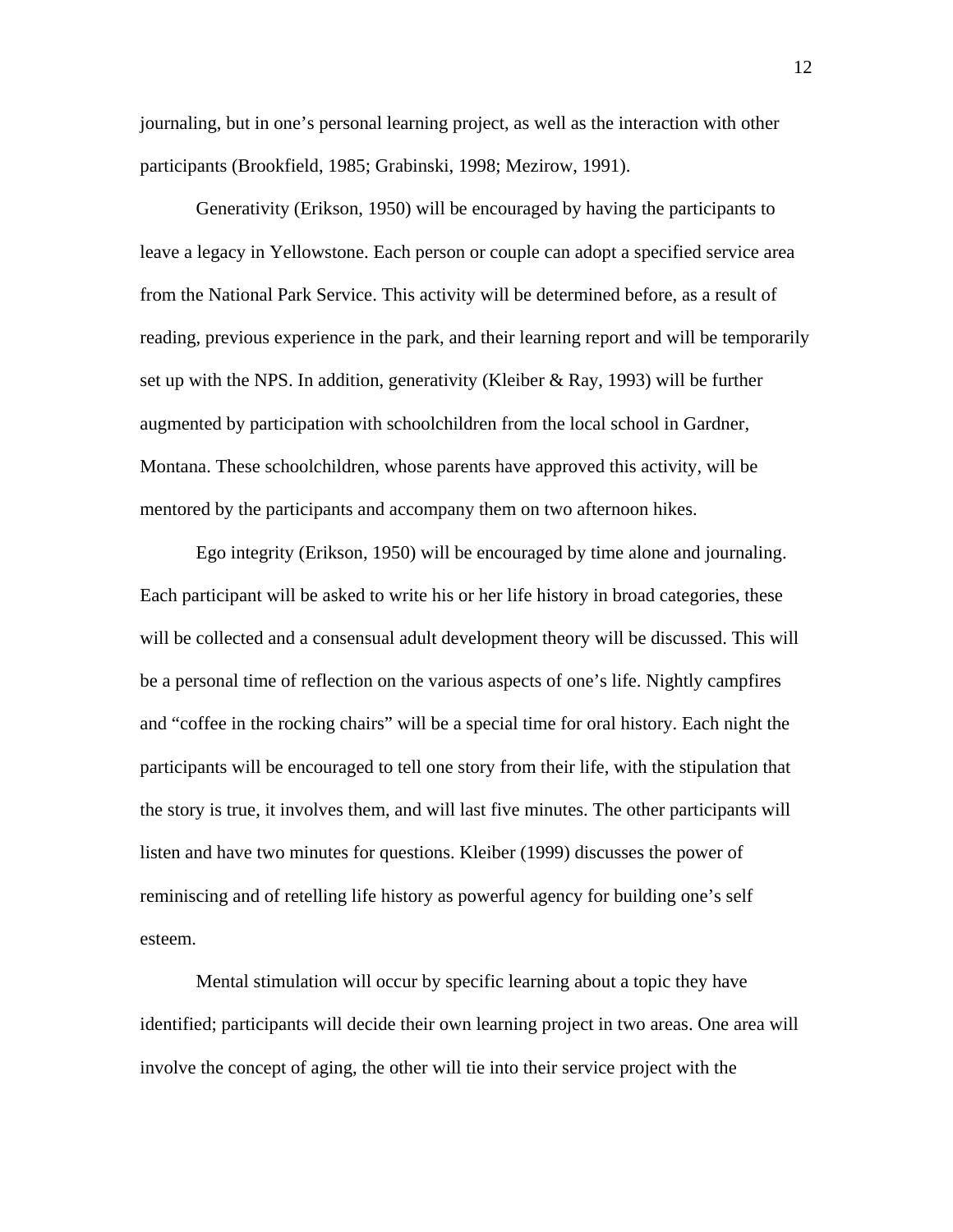Yellowstone ecosystem. The last night of the week, they will have the opportunity to present their findings in the visitor center at Mammoth Hot Springs. Each of the findings will be based around the theme of the week, YNP – Oldest and Best, Land of Change. The participants will be encourage to present this in their community when they return, at a library, church, or civic organization.

Facilitators will be looking for teachable moments (Havighurst, 1972), especially as the participants encounter unforeseen difficulties or involuntary disengagement (Kleiber, 1999). We can assume that SDL is occurring, because this is the natural way for adults to learn (Knowles, 1985). SDL will be encouraged because it is positively related to life satisfaction (Brockett, 1985), it empowers the learner (Lamdin, 1997), yet allows for the differences of each older person (Knowles, 1985). The facilitators will avoid stereotypes of older adults and recognize that each participant is unique. Practitioners will meet briefly each morning to discuss the week and any unique situation; in addition, facilitators are encouraged to be fully integrated with the schedule and to be personally open for learning (Schon, 1986).

It is important to consider the uniqueness of older adults. Facilitators should be familiar with actual topics of gerontology, rather than stereotypes or myths about aging. One of the myths is that intelligence decreases with age. Research indicates that fluid intelligence may decrease, but crystallized intelligence stays the same, and may even increase (Quadagno, 1999; Smith & Earles, 1996). However, when coupled with motivation of the learner, overall learning may increase for the healthy older adult (Barber & Kozoll, 1994). In addition, facilitators should be aware that older adults are comfortable asking questions as well as speaking out in class (Beatty & Wolf, 1996).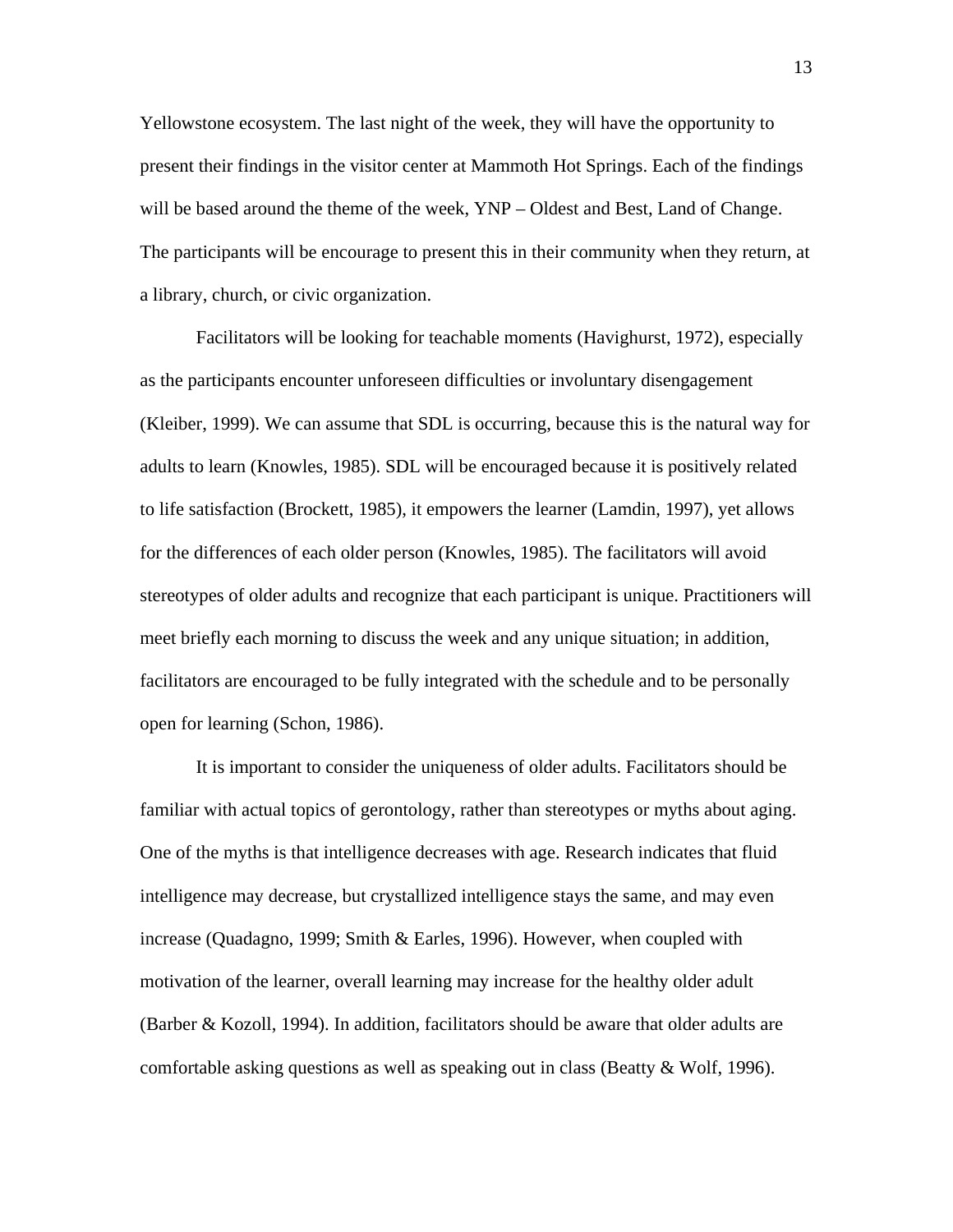Older adults often have insight into the subtle issues of a topic, they may challenge and even correct the presenter. Presenters should be prepared for insightful questions realizing many older adults have become dialectical in their thinking (Kleiber, 1999). This is exciting student oriented centered education that should be encouraged.

Because of years of experience, older adults have confidence in a variety of areas. For example, many of them know about their field of work, parenting, relationships, government, or various hobbies. However, living in a society that prizes youth, older adults are often the victims of a gradual marginalization. This ageism may put some adults for the first time in the throes of rejection. This may be confounded by the surprise at the degenerative changes in one's body. Self image of older adults is often is repair, because of changes in physical body and fear of competition. In addition, many older adults have encountered a great deal of loss, and many are still struggling in the throes of this emotional disability (Wilhite, Sheldon, Jekubovich-Fenton, 1994). This may result in the older adult appearing cautious or a lack of interest, yet many of these factors can contribute to low self-esteem or a diminished confidence (Fisher, 1993; Kegan, 1994; Kleiber, 1999; Snider & Ceridwyn, 1986). The learning contract, oral history, exercise, and mentoring are specific activities to foster self-esteem.

Another interesting issue of older adults is that of friendships. Even though older adults are overtly interested in their children and grandchildren, many have grandchildren who are also adults. The ensuing problems of modernization especially that of separation in society (De Grazia, 1962) coupled with the continual loss of significant people, there is a need for older adults to establish friendships. One of the benefits of this week will be its social implications (Adams, 1993).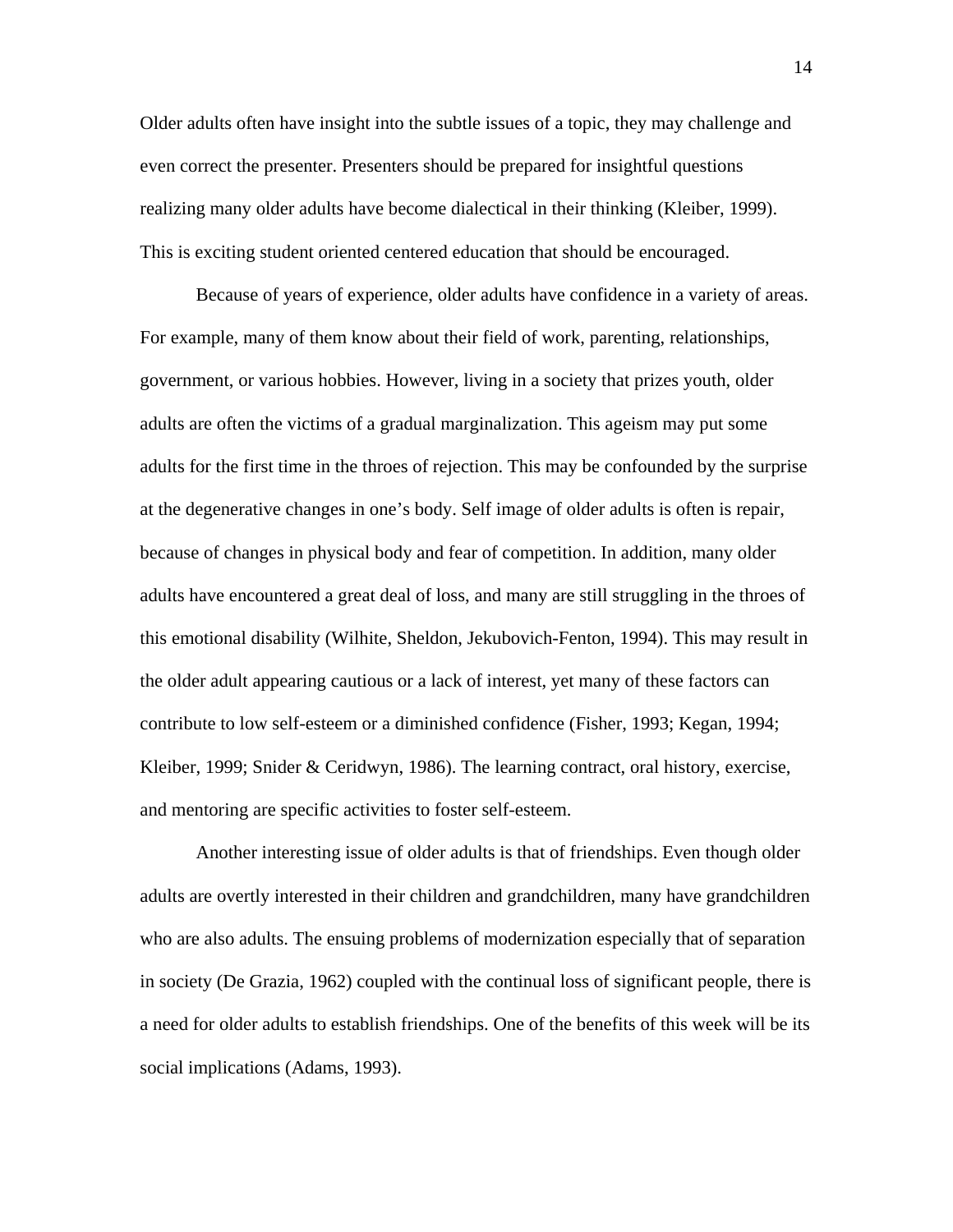Concerning the physical dimension, many adults over 65 years of age will have decreased vision and hearing. Larger print, brighter lighting, decreasing background noise, speaking directly, and repeating can help. Other suggestions include limiting meetings to 45 minutes with extended breaks (Barber & Kozoll, 1994). McDaniel (1984) recommends the older participant to take notes, not only does this increase learning, but also is an effective skill for remembering.

## *Specific Activities to empower older adults*

The essential element of empowerment involves enabling another person. Similar to Roger's (1969) necessary and sufficient conditions for change, when someone feels heard, believed in, and accepted, this contributes to the enabling dynamic of personal empowerment. This program is designed to empower the older adult through positive relationships with others and by allowing them control over their schedule. All activities are optional and one day is completely free for their own choice. However, similar to a skillful instructor correcting a pupil, experts can offer empowering suggestions for the older adult (Brookfield, 1985). For example, someone may not feel like walking and stretching for one hour in the morning, yet, research has shown the positive impact of walking, exercise, nutrition, and stretching especially for older adults (Elaine Cress, personal communication, March 30, 1999; Haskell, 1994, 1995). Eventually, one will feel empowered as strength and endurance increases.

 In this rapidly changing world, there is a need to continue to learn or one can easily fall behind. However, learning can go beyond daily projects of arts and crafts to personal change, social justice, as well as challenging the status quo for a better world (Candy, 1991). Rather than waiting for traditional educational models to meet personal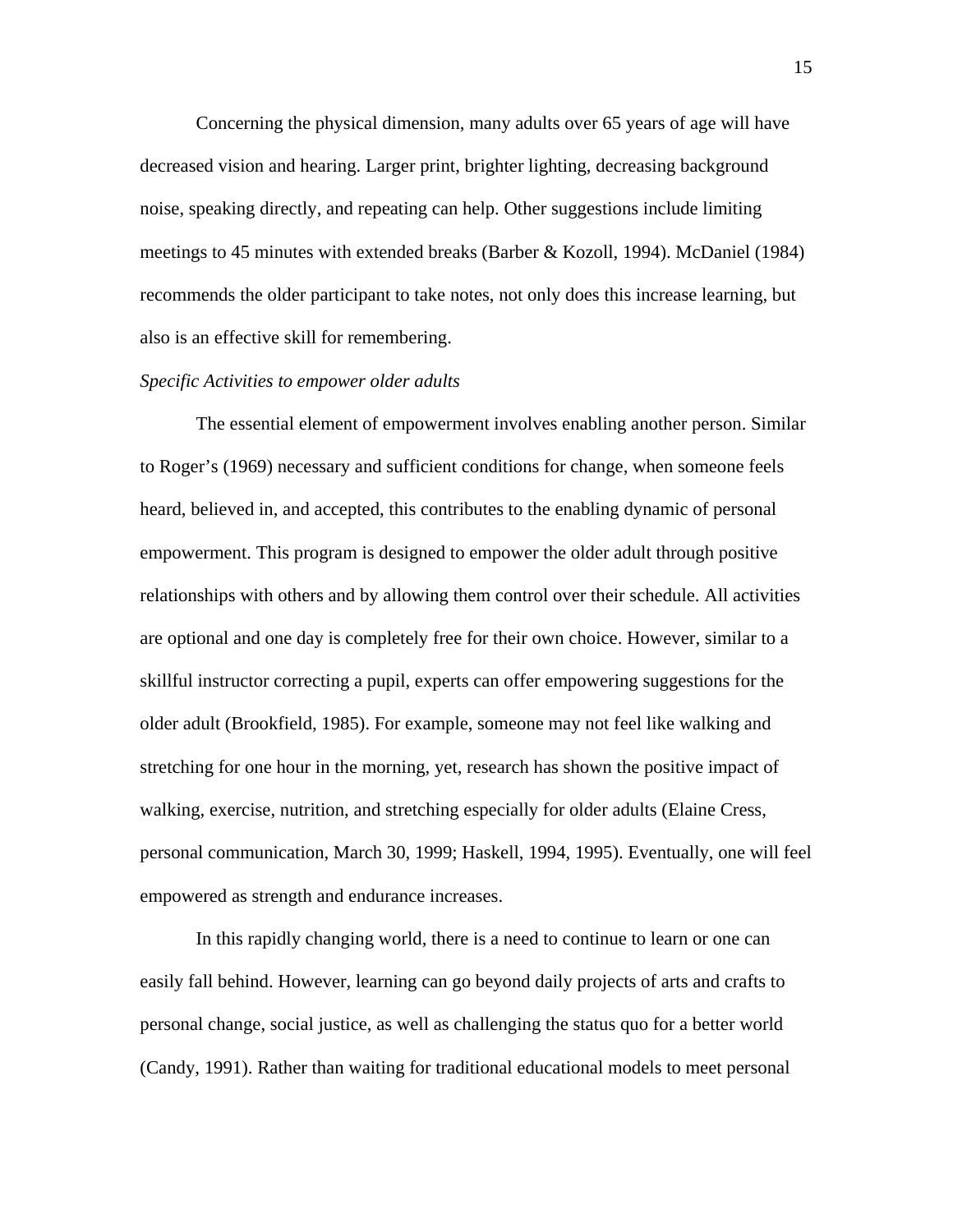needs, this kinetic learning will enable older adults to meet challenges through personally designed learning projects (Cusak, 1995; Field, 2000; Foley, 2001; Hiemstra, 1998; Lamdin, 1997; Mason, 1974; Withnall, 2000). Learning about difficult topics of aging is also empowering. Although someone may not want to think about his or her demise, yet learning about this difficult topic can move the older adult from despair to wisdom (Erikson, 1997). During the week, each participant will be asked to design a personal learning contract based on personal needs of aging, and the difficult topics of aging.

Fostering creativity can also encourage empowerment. Creativity can be stimulated by positive attitude, having fun games or brainteasers, exercise, and by encouraging risk taking (Beatty & Wolf, 1994; Romaniuk, 1986). Creativity will be enhanced by an atmosphere of positive attitude, nightly brain-teaser games about YNP, and risk taking during hikes.

Perhaps some of these activities will empower the older adult by providing an opportunity for change (Mezirow, 2000). Mezirow discusses the role of transformation in adult development and self-directed learning. Change may extend beyond the situation of one's development; SDL can provide the tools needed to foster this change (Kleiber, 1999; Lamdin, 1997; Tennant, 1993; Tennant & Pogson, 1995).

#### *Summary*

Rather than idle vacation time in Yellowstone, the heart of this program of adult education is to place personal and social reform at the very core of this practice (Candy, 1991; hooks, 1995). As a result of this week, these adults will be empowered through the

specific lessons learned. Rather than encouraging the continual domestication and oppression of older adults, it is hoped as a result of this time, the participants can help to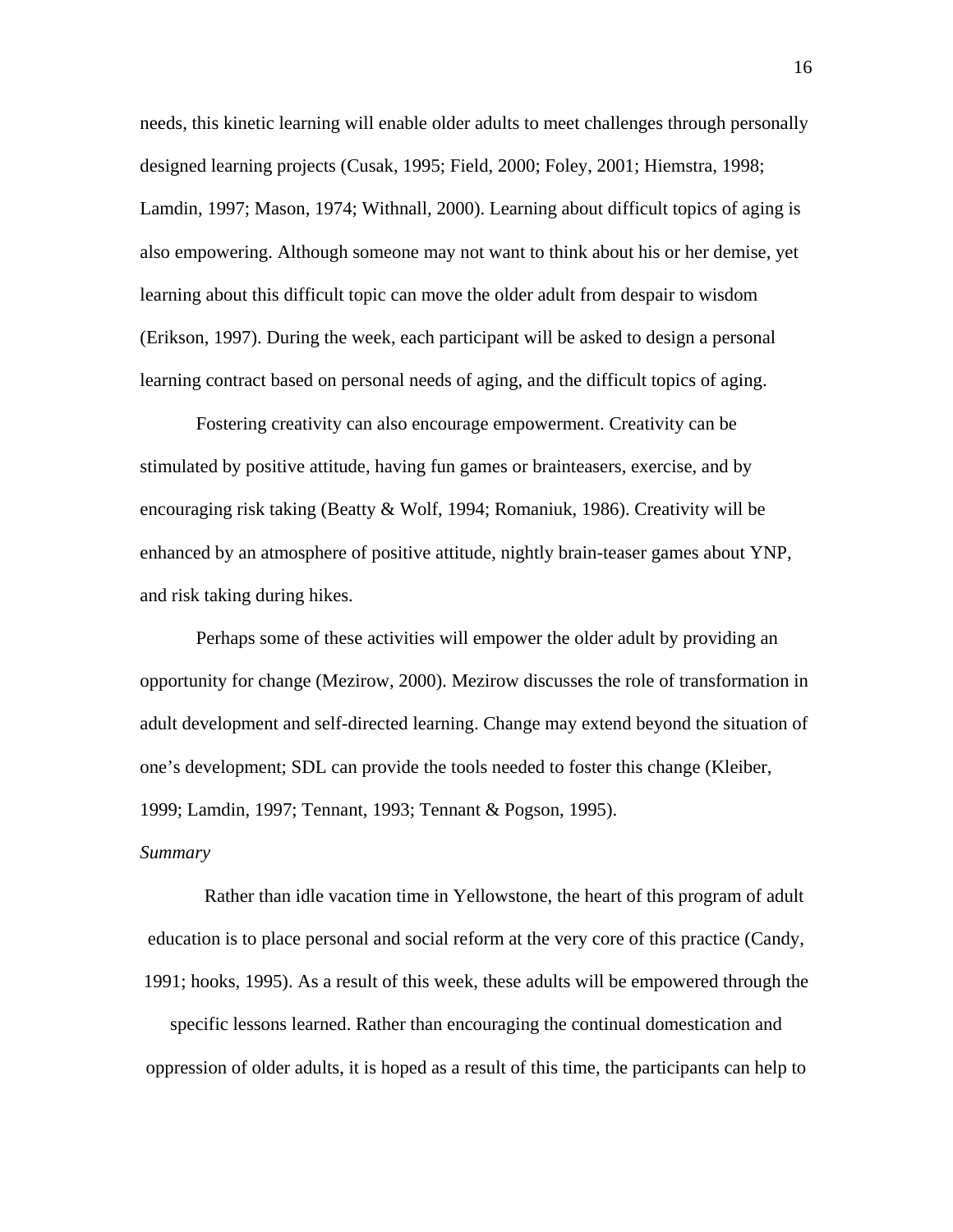liberate and effect radical change on the older adults in their community (Friere, 1970).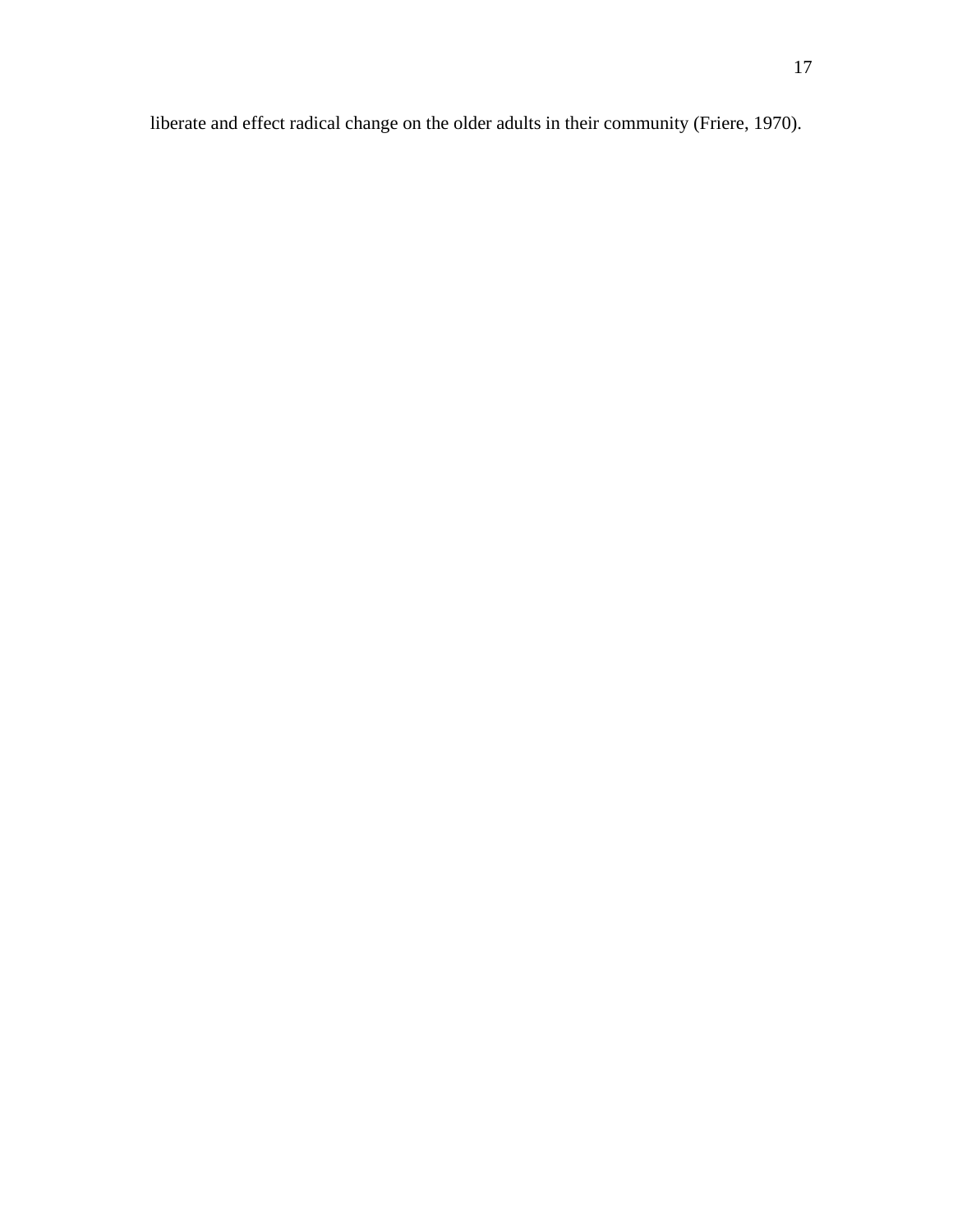#### References

- Adams, R.G. (1993). Activity as structure and process: Friendships of older adults. In J. R. Kelly (Ed.), *Activity and aging: Staying involved in later life* (pp. 73-85. Newbury Park: Sage.
- Beatty, P. T. & Wolf, M. A. (1996). *Connecting with older adults: Educational responses and approaches.* Malabar, FL: Krieger.
- Baltes, P.B. & Baltes, M.M. (1990). Psychological perspectives on successful aging: The model of selective optimization with compensation. In P. B. Baltes & M. M. Baltes (Eds.), *Successful aging: Perspectives from the behavioral sciences* (pp. 1- 34). Cambridge: Cambridge University Press.
- Barber C. & Kozoll, C. (1994). *Teaching older adults: A guide for instructors*. Champaign, IL: University of Illinois at Urbana-Champaign.
- Brockett, R.G. (1985). The relationship between self-directed learning readiness and life satisfaction among older students. *Adult Education Quarterly, 35,* 210 – 219.
- Brockett, R.G. (1987). Life satisfaction and learner self-direction: Enhancing the quality of life during later years. *Educational Gerontology, 13,* 225 – 237.
- Brookfield, S. (1985a) Self-directed learning: A critical review of research. In S. Brookfield (Ed.), *Self directed learning: Theory to practice* (pp. 1-16). New Directions for Continuing Education, No. 25. San Francisco: Jossey-Bass.
- Candy, P. (1991). *Self-direction for lifelong learning.* San Francisco: Jossey-Bass.
- Cervero, R. & Wilson, A. (1994). *Planning responsibly for adult education: A guide to negotiating power and interests.* San Francisco: Jossey-Bass.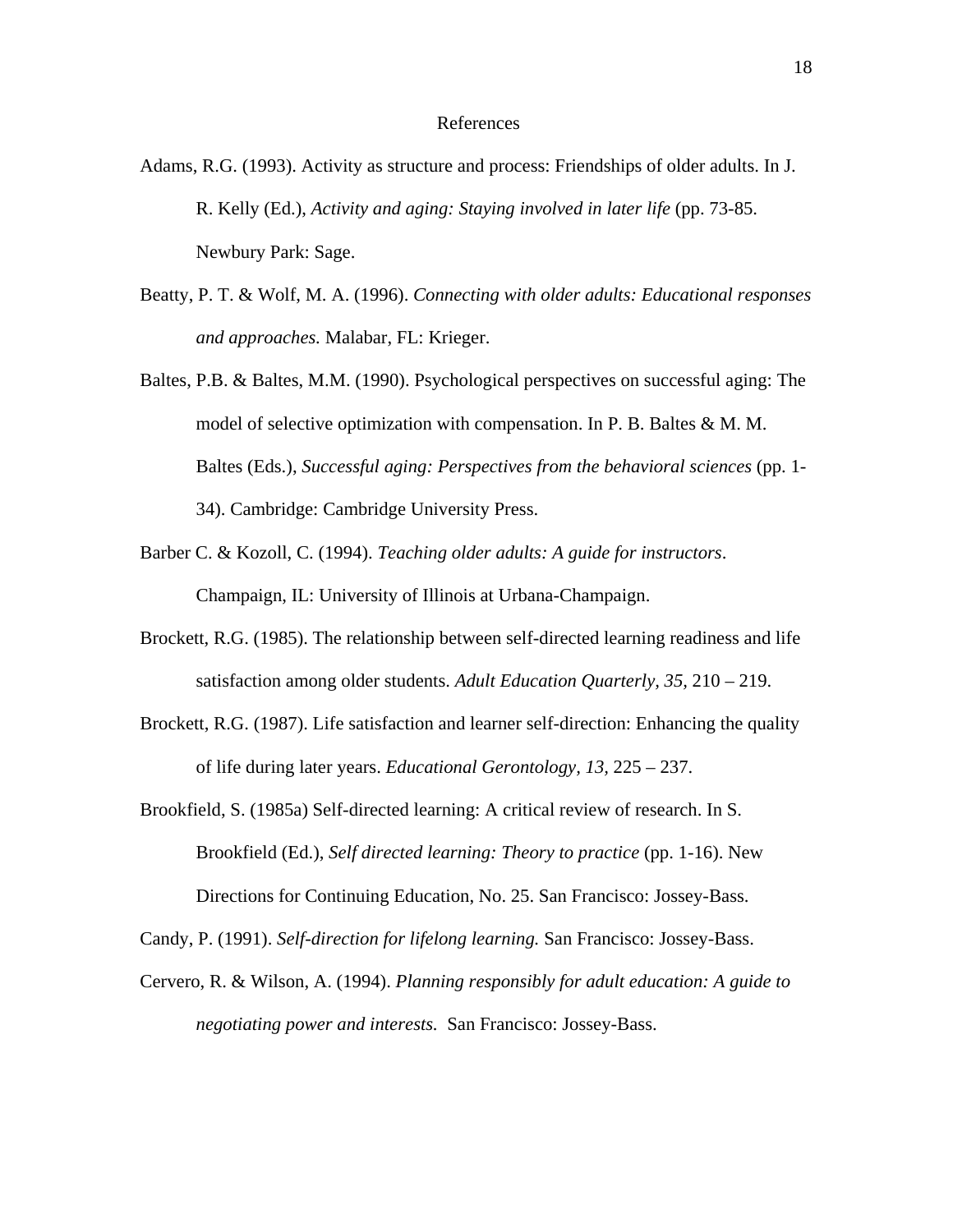- Cusack, S. (1996). Developing a lifelong learning program: Empowering seniors as leaders in lifelong learning. *Educational Gerontology, 21,* 305 – 320.
- Delle Fave, A. & Massimini, F. (1988). Modernization and the changing contexts of flow in work and leisure. In M. Csikszentmihalyi & I. S. Csikszentmihalyi (Eds.), *Optimal experience: Psychological studies of flow in consciousness* (pp. 193- 213). New York: Cambridge University Press.

De Grazia, S. (1962). *Of time, work, and leisure.* New York: Anchor.

- Eisen, M. (1998). Current practice and innovative programs in older adult learning. In J.C. Fisher and M.A. Wolf (Eds.), *Using learning to meet the challenges of older adulthood* (pp. 41-55). New Directions for Adult and Continuing Education, No. 77. San Francisco: Jossey-Bass.
- Erikson, E.H. (1950). *Childhood and society.* New York: W.W. Norton.
- Erikson, E. H. (1997). *The life cycle completed: Extended version.* New York: W.W. Norton.
- Erikson, E. H., Erikson, J. M., and Kivnick, H. Q. (1986). *Vital involvement in old age.*  New York: W. W. Norton.
- Feldman, R.S. (2000). *Development across the lifespan* (2<sup>nd</sup> ed.). Upper Saddle River, NJ: Prentice Hall.
- Field, J. (2001). Lifelong education. *International Journal of Lifelong Education, 20,* 3 15.
- Fischer, R. B., Blazey, M.L., Lipman, H.T. (1992). *Students of the third age.* New York: Macmillan.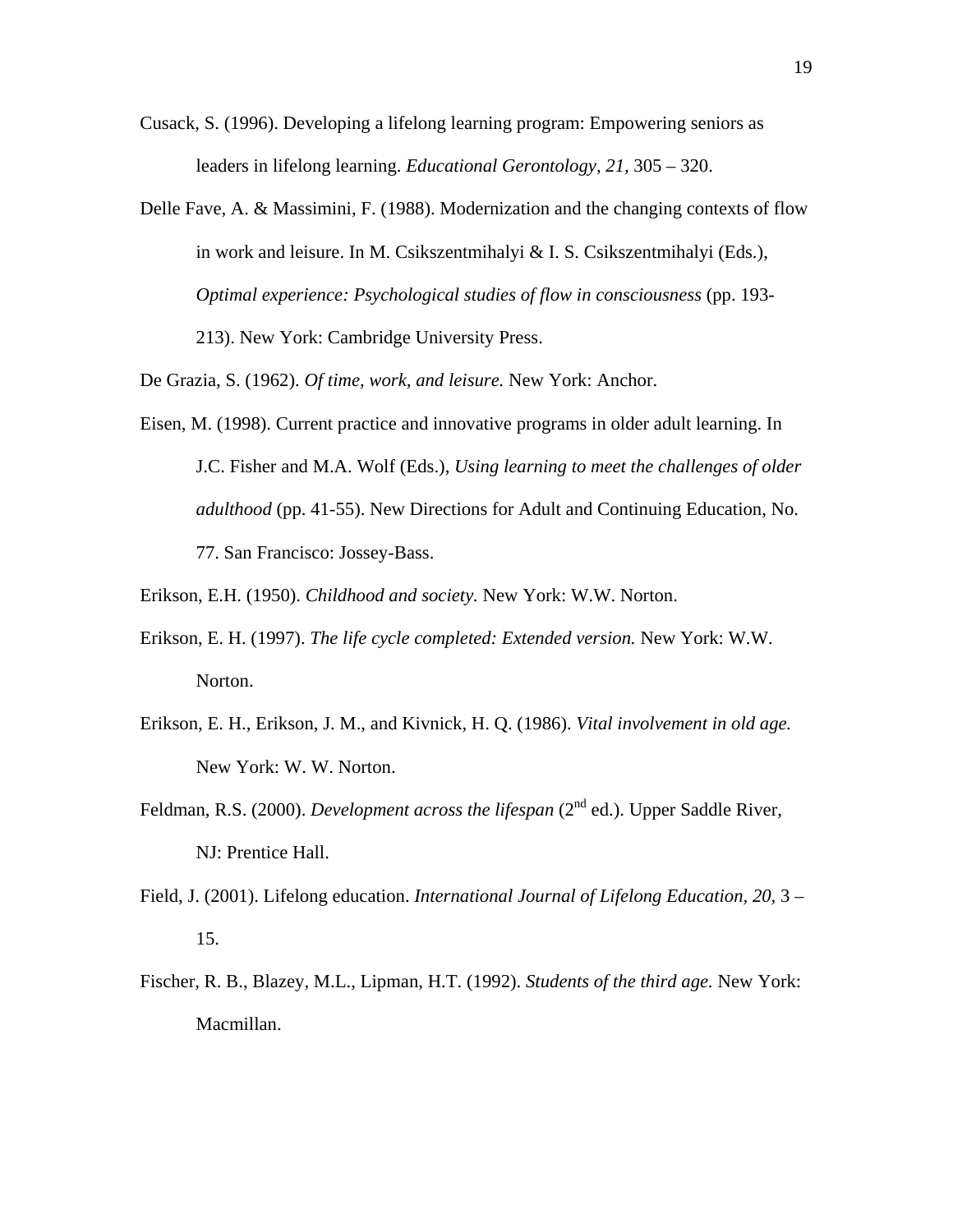- Fisher, J.C. (1993). A framework for describing developmental change among older adults. *Adult Education Quarterly, 43,* 76 – 89.
- Foley, G. (2001). Radical adult education and learning. *International Journal of Lifelong Education, 20,* 71 – 88.
- Forester, J. (1989). *Planning in the face of power.* Berkeley: University of California Press.
- Garry, P. J. & Vellas, B. J. (1996). Aging and nutrition. In E. E. Ziegler & L.J. Filer, Jr., (Eds.), *Present knowledge in nutrition* (pp. 414-419). Washington, DC: ILSI Press.
- Goodale, T. & Godbey, G. (1989). *The evolution of leisure: Historical and philosophical perspectives.* State College, PA: Venture.
- Grabinski, C.J. (1998). Cohorts of the future. In J.C. Fisher and M.A. Wolf (Eds.), *Using learning to meet the challenges of older adulthood* (pp. 73-85). New Directions for Adult and Continuing Education, No. 77. San Francisco: Jossey-Bass.
- Guigoz, Y., Vellas, B., & Garry, P. J. (1996). Assessing the nutritional status of the elderly. *Nutrition Reviews, 54,* 59-65.
- Haines, A.L. (1977). *The Yellowstone story: Volume one.* Yellowstone National Park, WY: Yellowstone Library and Museum Association.
- Haskell, W.L. (1994). Health consequences of physical activity. *Medicine and Science in Sports and Exercise, 26,* 649 – 660.
- Haskell, H.L. & Phillips, W.T. (1995). Exercise training, fitness, health and longevity. In C. V. Gisolfi, D.R. Lamb, & E. Nadel (Eds.), *Perspectives in exercise science and*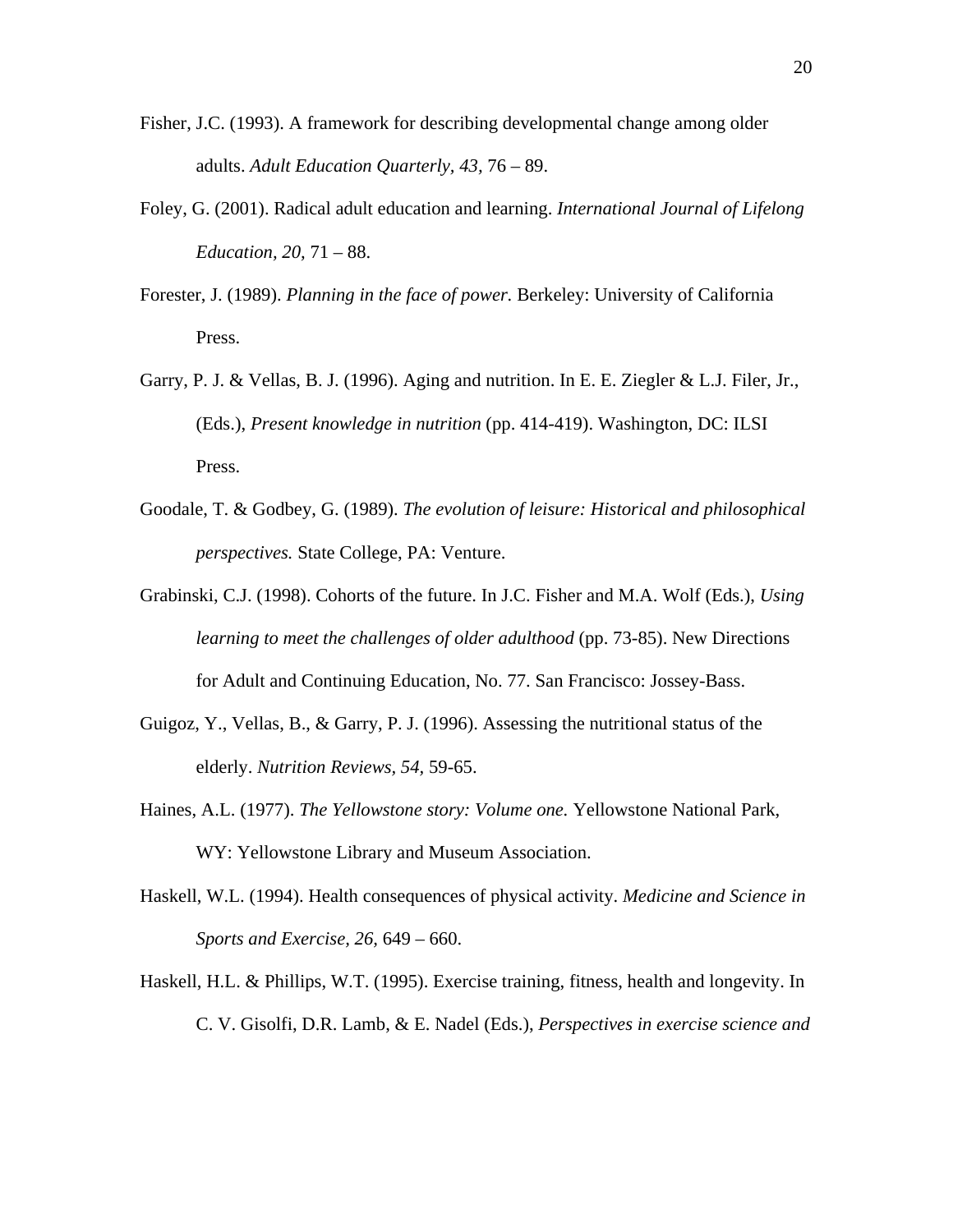*sports medicine: Exercise in older adults* (pp. 11-52). Carmel, IN: Cooper Publishing.

Havighurst, R.J. (1972). *Developmental Tasks and Education* (3rd ed.). New York: David McKay.

Hayes, C. D. (1989). *Self-university.* Wasilla, AK: Autodidactic Press.

- Hiemstra, R. (1998). From whence have we come? The first twenty-five years of educational gerontology. In J.C. Fisher and M.A. Wolf (Eds.), *Using learning to meet the challenges of older adulthood* (pp. 5-14). New Directions for Adult and Continuing Education, No. 77. San Francisco: Jossey-Bass.
- hooks, b. (1995). Toward a revolutionary feminist pedagogy. In S. B. Merriam (Ed.), *Selected writings on philosophy and adult education* (pp. 197-207). Malabar, FL: Krieger.
- Houle, C. (1961). *The inquiring mind.* Madison: University of Wisconsin Press.
- Houle, C. (1984). *Patterns of learning: New perspectives on life-span education.* San Francisco: Jossey-Bass, Inc.
- Iso-Ahola, S. E., Jackson, E., & Dunn, E. (1994). Starting, ceasing, and replacing leisure activities over the life span. *Journal of Leisure Research, 26,* 227-249.
- John, M.T. (1988). *Geragogy: A theory for teaching the elderly.* New York: Haworth Press.
- Kegan, R. (1994). *In over our heads: The mental demands of modern life.* Cambridge, Massachusetts: Harvard University Press.
- Kleiber, D. (1999). *Leisure experience and human development: A dialectical interpretation.* New York: Basic Books.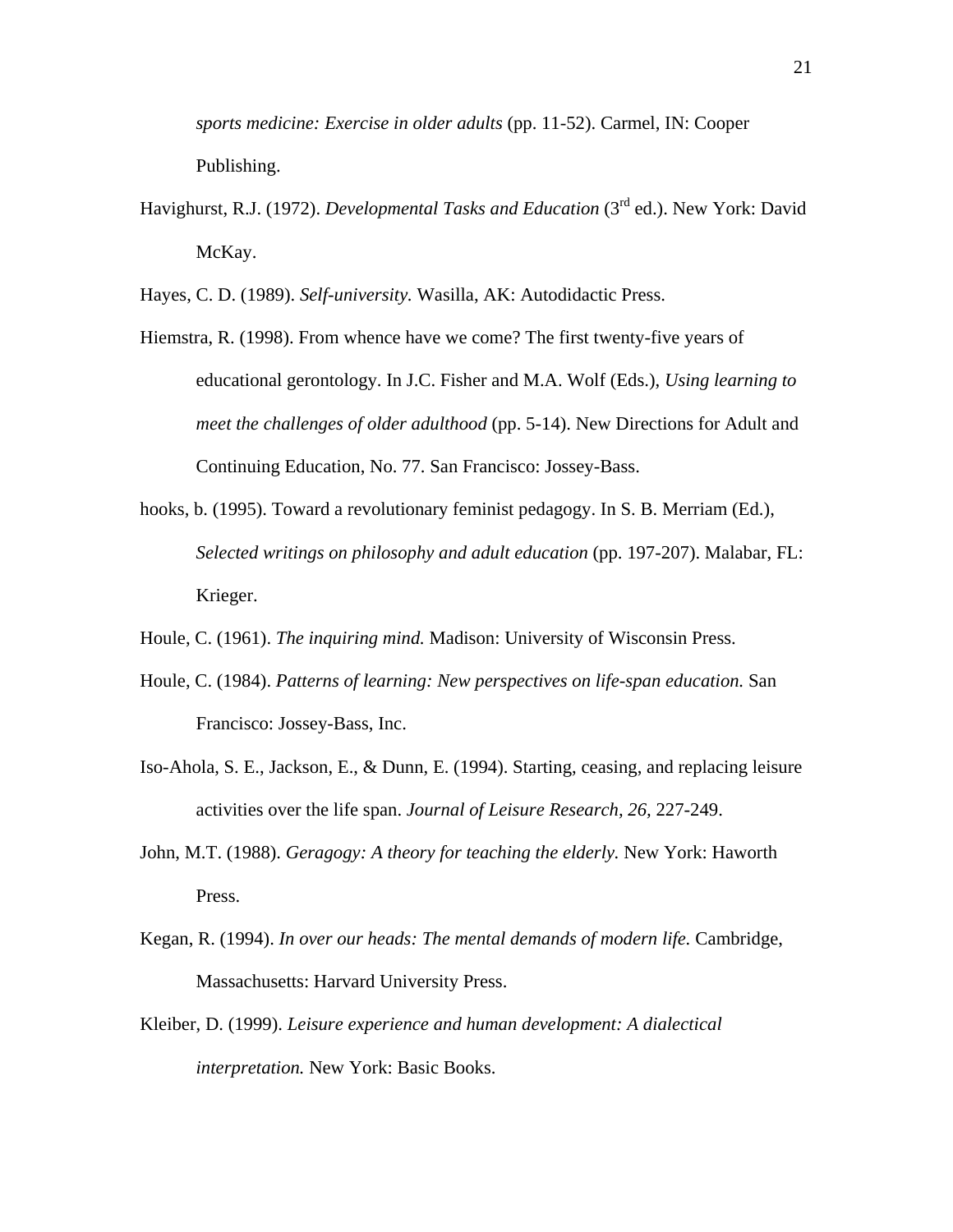- Kleiber, D.A. & Ray, R. O. (1993). Leisure and generativity. In J. Kelly (Ed.), *Activity and aging: Staying involved in later life* (pp. 106-117). Newbury Park: Sage.
- Knowles, M. (1970). *The modern practice of adult education: Andragogy versus pedagogy.* New York: Cambridge Books.

Knowles, M. (1985). *Andragogy in action.* San Francisco: Jossey-Bass.

- Knowles, M., Holton, C. III, & Swanson, R. (1998). *The adult learner.* Houston, TX: Gulf.
- Lamdin, L. (1997). *Elderlearning.* Phoenix, AZ: The Oryz Press.
- Leopold, A. (1970). *Sand county almanac.* New York: Ballantine Books.
- Lindeman, E. (1961). *The meaning of adult education.* Norman, Oklahoma: Oklahoma Research Center for Continuing Professional and Higher Education. (Originally published 1928).
- Mannell, R.C. (1993). High-investment activity and life satisfaction among older adults: Committed, serious leisure, and flow activities. In J. R. Kelly (Ed.), *Activity and aging* (pp. 125-146). Newbury Park, CA: Sage.
- Manniche, P. (1952). *Living democracy in Denmark.* Toronto: The Ryerson Press.
- Manniche, P. (1969). *Rural development and the changing countries of the world.*  Copenhagen: Pergamon Press.
- Mason, W. (1974). Aging and lifelong learning. *Journal of Research and Development in Education, 7,* 68 – 75.
- McGuire, F. A. (1985). Constraints in later life. In M. G. Wade (Ed.), *Constraints on leisure* (pp. 335-351). Springfield, IL: C.C. Thomas.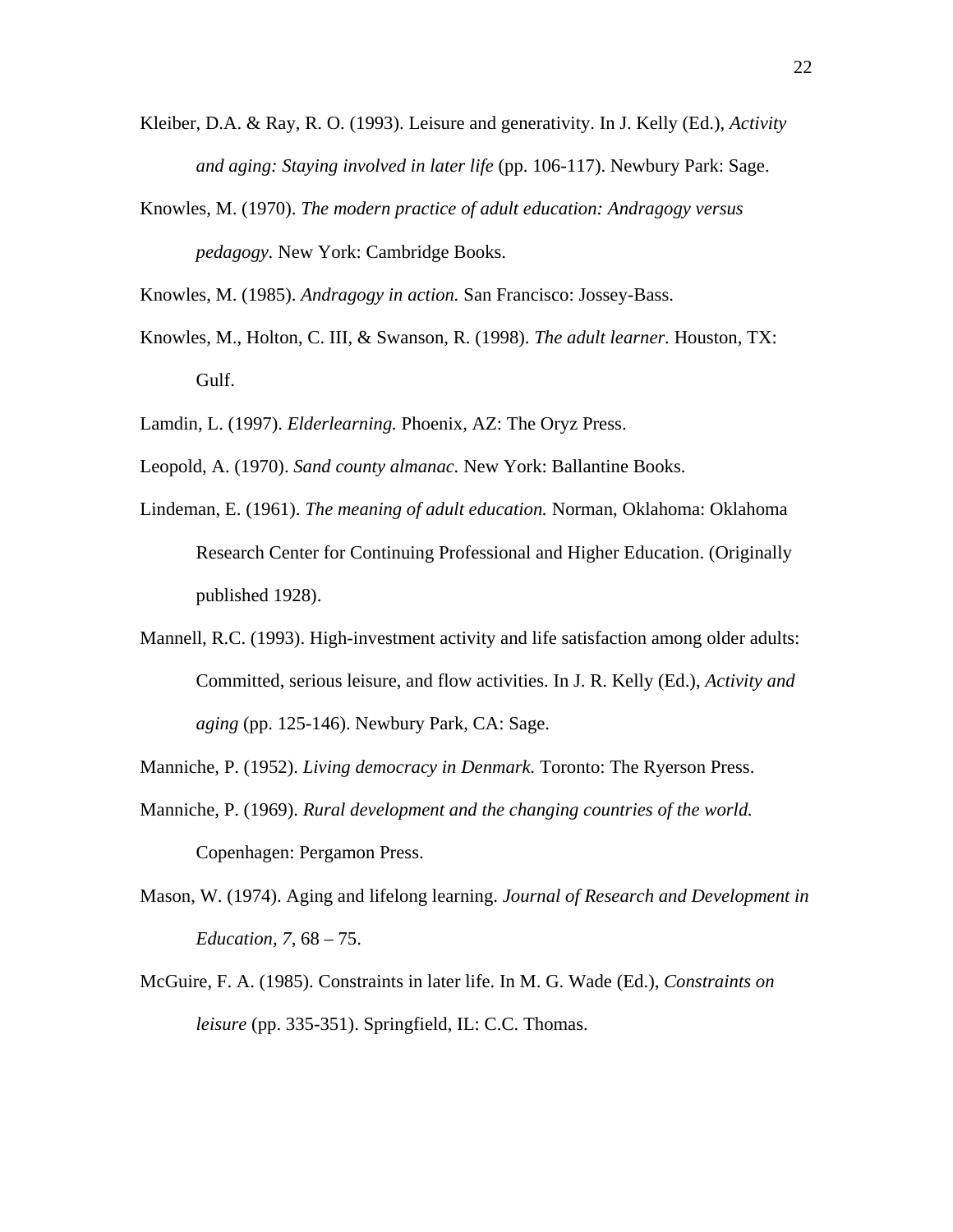- Mezirow, J. (1991). *Transformative dimensions of adult learning.* San Francisco: Jossey-Bass.
- Peck. R. (1956). Psychological developments in the second half of life. In J. E. Anderson, (Ed.), *Psychological Aspects of Aging* (pp. 42 – 53). Washington, DC: American Psychological Association.

Rogers, C. (1969). *Freedom to learn*. Columbus, OH: Merrill.

- Rogers, C. & Freiber, H. (1994). *Freedom to learn* (3rd ed.). Columbus, OH: Merrill-MacMillan.
- Romaniuk, J.G. (1986). Creative thinking workshops: An education design for older adults. In B. C. Courtenay (Ed.), *Helping older adults learn* (pp. 24-29). Washington, DC: American Association of Adult and Continuing Education.
- Rubenstein, J.M. (1987). Outdoor recreation in two European countries. *International Journal of Aging and Human Development, 25,* 129 – 145.
- Schon, D.A. (1987). *Educating the reflective practitioner.* San Francisco: Jossey-Bass.
- Smith, A.C. & Earles, J.L.K. (1996). Memory changes in normal aging. In T. Hess and F. Blanchard-Fields (Eds.), *Cognitive changes in adulthood and aging* (pp. 236- 250). New York: McGraw-Hill.
- Snider & Ceridwyn (1986). Optimizing learning in the elderly: A model. In B.C. Courtenay (Ed.), *Helping older adults learn* (pp. 11-19). Washington, DC: American Association for Adult and Continuing Education.
- Stein, D. (1998). Situated learning in adult education. ERIC Digest #195. Retrieved March 1, 2001, from http://www.ericacve.org/docs/situated195.htm